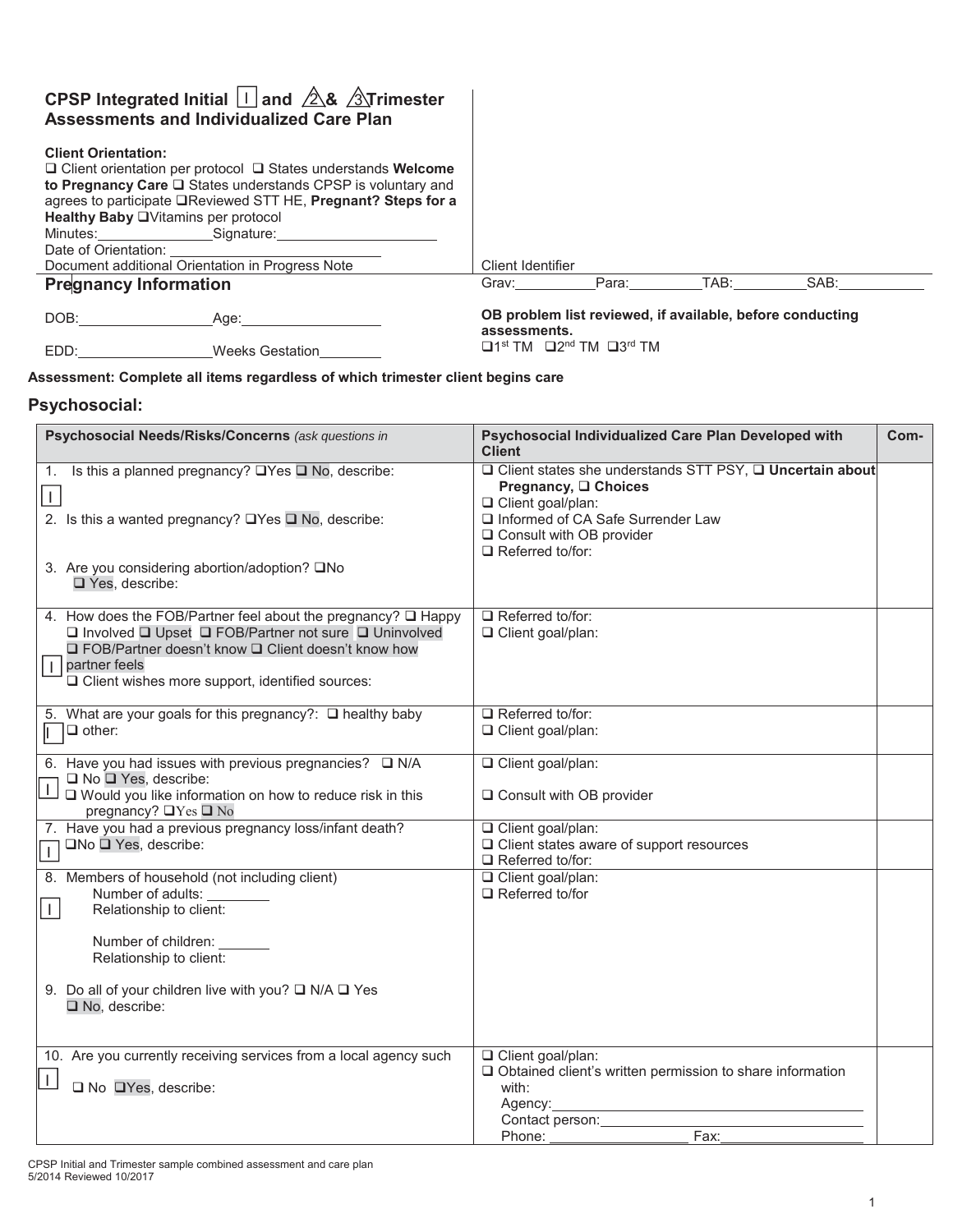| <b>Client Identifier</b>                                                                                                                                                                                                                                                                                                                                                                                                                          |                                                                                                                                                                                                                                                                                                                                                                                                                                                                                 |              |  |
|---------------------------------------------------------------------------------------------------------------------------------------------------------------------------------------------------------------------------------------------------------------------------------------------------------------------------------------------------------------------------------------------------------------------------------------------------|---------------------------------------------------------------------------------------------------------------------------------------------------------------------------------------------------------------------------------------------------------------------------------------------------------------------------------------------------------------------------------------------------------------------------------------------------------------------------------|--------------|--|
| Psychosocial Needs/Risks/Concerns (ask questions in<br>Initial, $2^{nd}$ or $3^{rd}$ trimester as indicated)                                                                                                                                                                                                                                                                                                                                      | Psychosocial Individualized Care Plan Developed with                                                                                                                                                                                                                                                                                                                                                                                                                            | Com-<br>ment |  |
| $\Box$ No $\Box$ Yes, describe:<br><u>/2\</u>                                                                                                                                                                                                                                                                                                                                                                                                     | □ Client goal/plan:<br>□ Obtained client's written permission to share information<br>with:<br>Agency: Agency:<br>Contact person: Fax:                                                                                                                                                                                                                                                                                                                                          |              |  |
| $\Box$ No $\Box$ Yes, describe:<br><u>/3\</u>                                                                                                                                                                                                                                                                                                                                                                                                     | Client goal/plan:<br>Obtained client's written permission to share information<br>with:                                                                                                                                                                                                                                                                                                                                                                                         |              |  |
| 11. Have you ever seen a counselor for personal or family issues<br>or support? □ No □ Yes, describe:<br>$\overline{1}$<br>Do you need counseling now? □ No □ Yes, describe:                                                                                                                                                                                                                                                                      | Client goal/plan:<br>$\Box$ Referred to/for:                                                                                                                                                                                                                                                                                                                                                                                                                                    |              |  |
| 12. Have you ever been emotionally, physically, or sexually<br>abused by a partner or someone close to you?<br>$\Box$ No $\Box$ Yes, describe:<br>$\perp$<br>13. Within the last year, have you ever been hit, slapped, kicked,<br>pushed, shoved, forced to have sex, forced to get pregnant or<br>otherwise physically hurt by your partner or ex-partner?<br>$\Box$ No $\Box$ Yes, by whom?<br>Do you have injuries now? □ No □ Yes, describe: | □ Client Goal/plan:<br>□ States understands STT PSY Cycle of Violence<br>$\square$ Made safety goal/plan $\square$ Client states understands legal<br>options □ Agrees to follow STT PSY: Safety When<br><b>Preparing to Leave</b><br>$\Box$ Referred to/for:<br>If minor, completed mandated report, date:<br>$\Box$ If current injuries/adult, reported to OB provider<br>$\Box$ Reported to law enforcement, date:<br>$\Box$ In contact with law enforcement/agency already: |              |  |
| Do you feel in danger now? □ No □ Yes, describe:<br>14. Are you afraid of your partner or ex-partner?<br>□ No □ Yes, describe:<br>$\vert$ $\vert$                                                                                                                                                                                                                                                                                                 | □ Client goal/plan: states understands:<br>□ STT PSY Cycle of Violence<br>$\square$ What to do in an emergency $\square$ Legal options. $\square$ Agrees<br>to follow STT PSY: Safety When Preparing to Leave<br>$\Box$ Made safety plan<br>$\Box$ Referred to/for:                                                                                                                                                                                                             |              |  |
| $\Box$ No $\Box$ Yes, describe:<br>$/2\wedge$                                                                                                                                                                                                                                                                                                                                                                                                     | Update:                                                                                                                                                                                                                                                                                                                                                                                                                                                                         |              |  |
| $\sqrt{3}$<br>$\Box$ No $\Box$ Yes, describe:                                                                                                                                                                                                                                                                                                                                                                                                     | Update:                                                                                                                                                                                                                                                                                                                                                                                                                                                                         |              |  |
| 15. Are you having any other personal or family challenges?<br>$\Box$ No $\Box$ Yes, describe:<br>$\Box$ No $\Box$ Yes, describe:<br>$\Box$ No $\Box$ Yes, describe:                                                                                                                                                                                                                                                                              | □ Client states aware of support resources:<br>□ Client goal/plan:<br>$\Box$ Referred to/for:<br>$\Box$ Update:                                                                                                                                                                                                                                                                                                                                                                 |              |  |
| 16. Who do you turn to for emotional support?<br>$\Box$ FOB/partner<br>$\Box$ family member:<br>$\Box$ friend:<br>$\Box$ other:<br>No one, describe:                                                                                                                                                                                                                                                                                              | $\Box$ Update:<br>□ Client identified possible sources of support<br>□ Client goal/plan:<br>$\Box$ Referred to/for:                                                                                                                                                                                                                                                                                                                                                             |              |  |
| No one, describe:                                                                                                                                                                                                                                                                                                                                                                                                                                 | $\Box$ Update:                                                                                                                                                                                                                                                                                                                                                                                                                                                                  |              |  |
| No one, describe:                                                                                                                                                                                                                                                                                                                                                                                                                                 | $\Box$ Update:                                                                                                                                                                                                                                                                                                                                                                                                                                                                  |              |  |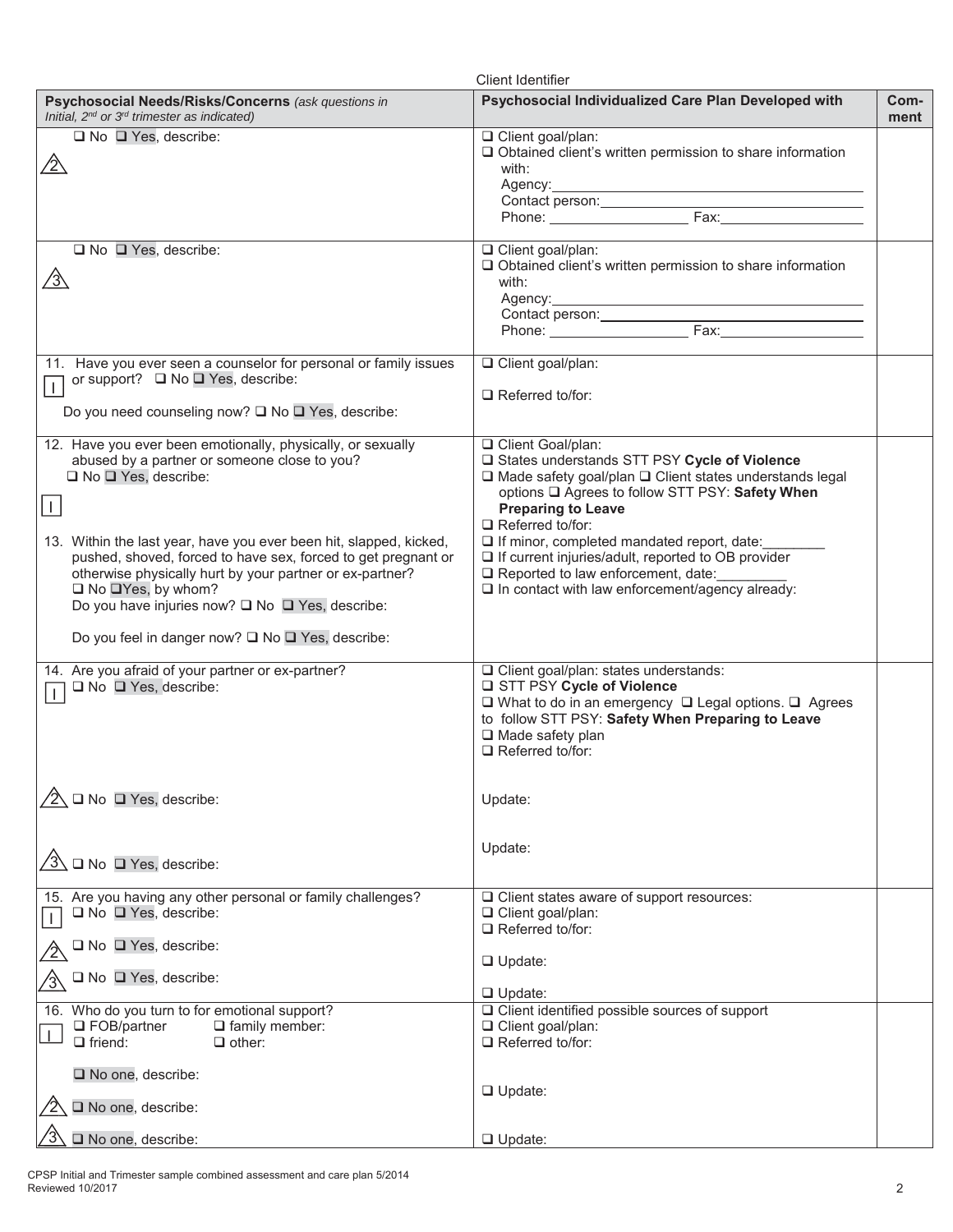| <b>Client Identifier</b> |                                                                                                                                                                               |                                                                                                                                                                                                      |              |
|--------------------------|-------------------------------------------------------------------------------------------------------------------------------------------------------------------------------|------------------------------------------------------------------------------------------------------------------------------------------------------------------------------------------------------|--------------|
|                          | Psychosocial Needs/Risks/Concerns (ask questions in<br>Initial, $2^{nd}$ or $3^{rd}$ trimester as indicated)                                                                  | Psychosocial Individualized Care Plan Developed with<br><b>Client</b>                                                                                                                                | Com-<br>ment |
| 17.<br>$\perp$           | Do you often feel down, sad or hopeless? □No<br>Yes, describe:<br>Do you often feel irritable, restless or anxious? □No<br>Yes, describe:                                     | □ Screen for signs of emotional concerns at future<br>appointments<br>$\Box$ Referred to $\Box$ provider or $\Box$ psychosocial consultant for<br>assessment and intervention<br>□ Client goal/plan: |              |
|                          | Have you lost interest or pleasure in doing things that you<br>used to enjoy? □ No □ Yes, describe:                                                                           | $\Box$ Referred to:                                                                                                                                                                                  |              |
|                          | $\sqrt{2}$ Ask the above questions, describe response:                                                                                                                        | Update:                                                                                                                                                                                              |              |
|                          | Ask the above questions, describe response:                                                                                                                                   | Update:                                                                                                                                                                                              |              |
| $\perp$                  | 18. Did your parents use alcohol or drugs? □No □ Yes, describe:                                                                                                               | $\Box$ Client states understands risks $\Box$ Client goal/plan:                                                                                                                                      |              |
|                          | 19. Does your partner use alcohol or drugs? $\Box$ N/A $\Box$ No<br>□ Yes, describe:                                                                                          | $\Box$ Referred to/for:                                                                                                                                                                              |              |
|                          | 20. Before you knew you were pregnant, how much<br>beer/wine/liquor did you drink? □ None                                                                                     | $\Box$ Client states understand risks $\Box$ Client goal/plan:<br>Follow STT PSY, Baby Can't Say No                                                                                                  |              |
| $\vert \ \vert$          | a day/wk./month<br>$\square$ was drinking<br>type of alcohol<br>amount                                                                                                        | <b>QFollow STT PSY, Drugs and Alcohol, when you want to</b><br><b>STOP using</b><br>□ Client states decided not to drink alcohol                                                                     |              |
|                          | Are you drinking now? □ No □ Yes, describe:<br>a day/wk./month<br>type of alcohol<br>amount                                                                                   | $\Box$ Agreed to cut down to how much:<br>Client stated confidence in quitting/cutting down:<br>(circle): 1 2 3 4 5 6 7 8 9 10<br>$\Box$ Support person:                                             |              |
|                          | Do you drink a lot at one time? (4 or more drinks in<br>about 2 hours) □ No □ Yes : ______________ a day/wk./month<br>times                                                   | □ Consult with OB provider<br>$\Box$ Referred to/for:                                                                                                                                                |              |
|                          | $\sqrt{2}$ Are you drinking now? $\Box$ No $\Box$ Yes, describe:<br>a day/wk./month<br>type of alcohol<br>amount                                                              | Update:                                                                                                                                                                                              |              |
|                          | Do you drink a lot at one time? (4 or more drinks in<br>about 2 hours) □ No □ Yes : _______________ a day/wk./month<br>times                                                  |                                                                                                                                                                                                      |              |
|                          | $\sqrt{3}$ Are you drinking now? $\Box$ No $\Box$ Yes, describe:<br>a day/wk./month<br>type of alcohol<br>amount                                                              | Update:                                                                                                                                                                                              |              |
|                          | Do you drink a lot at one time? (4 or more drinks in<br>about 2 hours) ■ No ■ Yes : ______________ a day/wk./month<br>times                                                   |                                                                                                                                                                                                      |              |
|                          | Before you knew you were pregnant, how much tobacco did<br>you smoke (including e-cigarettes)?<br><b>QNone</b><br>□ was smoking (amount, type, how often) <u>in the state</u> | $\Box$ Client states understands risks $\Box$ Client goal/plan:<br>□ Will cut down to how much                                                                                                       |              |
|                          | Are you smoking now? □ No<br>$\Box$ Stopped smoking and is not smoking now<br>$\Box$ Cut down to                                                                              | □Client's confidence in quitting (circle):<br>1 2 3 4 5 6 7 8 9 10<br>$\Box$ Identified support person:                                                                                              |              |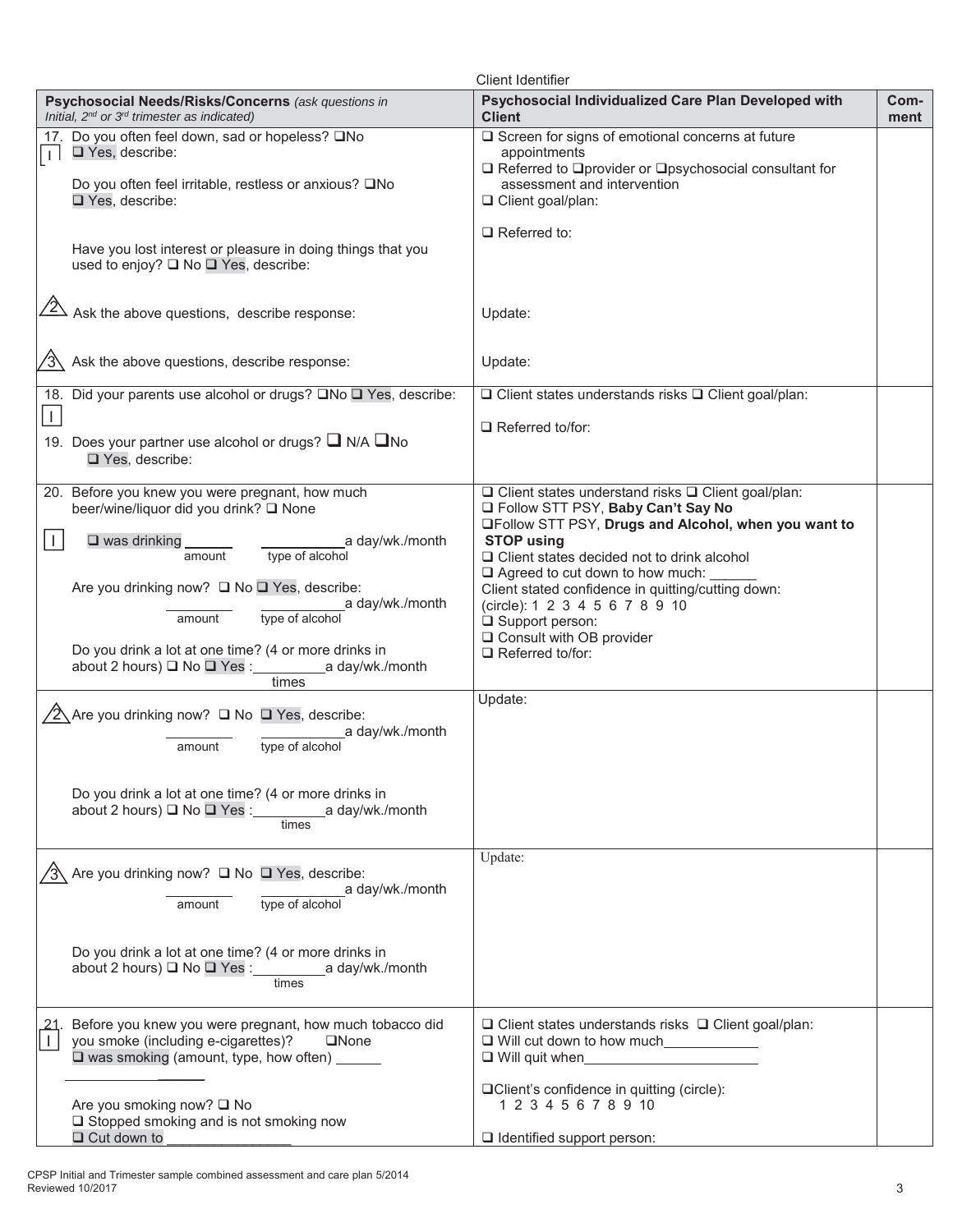|                                                                                                                                                                                                                                                            | <b>Client Identifier</b>                                                                                                                                                                                                                                                                                                                                                                                                                                                                                                             |              |
|------------------------------------------------------------------------------------------------------------------------------------------------------------------------------------------------------------------------------------------------------------|--------------------------------------------------------------------------------------------------------------------------------------------------------------------------------------------------------------------------------------------------------------------------------------------------------------------------------------------------------------------------------------------------------------------------------------------------------------------------------------------------------------------------------------|--------------|
| Psychosocial Needs/Risks/Concerns (ask questions in<br>Initial, 2 <sup>nd</sup> or 3 <sup>rd</sup> trimester as indicated)                                                                                                                                 | Psychosocial Individualized Care Plan Developed with<br><b>Client</b>                                                                                                                                                                                                                                                                                                                                                                                                                                                                | Com-<br>ment |
| $\Box$ Smoking about the same amount                                                                                                                                                                                                                       | □ States understands STT HE: You can Quit Smoking<br>□ Referred to CA Smokers' Helpline 1-800-NoButts<br>□ Consult with OB provider<br>$\Box$ Referred to/for:                                                                                                                                                                                                                                                                                                                                                                       |              |
| Are you smoking now? □ Yes □ No<br>$\Box$ Stopped smoking and is not smoking now<br>$\Box$ Cut down to<br>$\square$ Smoking about the same amount                                                                                                          | Update:                                                                                                                                                                                                                                                                                                                                                                                                                                                                                                                              |              |
| .3,<br>Are you smoking now? □Yes □ No<br>□ Stopped smoking and is not smoking now                                                                                                                                                                          | Update:                                                                                                                                                                                                                                                                                                                                                                                                                                                                                                                              |              |
| $\Box$ Cut down to<br>$\square$ Smoking about the same amount                                                                                                                                                                                              |                                                                                                                                                                                                                                                                                                                                                                                                                                                                                                                                      |              |
| Do people smoke around you? □ No<br>□ Yes, about _______ hours per day<br>Number<br>$\sqrt{2}$ $\Box$ No $\Box$ Yes, about $\frac{1}{\Box}$ hours per day                                                                                                  | Client goal/plan:<br>□ States will avoid smoke<br>□ States will talk to others about keeping home and car<br>smoke-free □ Discussed STT HE section, Second Hand<br>Smoke□ You can Quit Using Drugs or Alcohol<br>$\Box$ Update:                                                                                                                                                                                                                                                                                                      |              |
| □ No □ Yes, about _____________hours per day<br>Number                                                                                                                                                                                                     | $\Box$ Update:                                                                                                                                                                                                                                                                                                                                                                                                                                                                                                                       |              |
| 23. Before you knew you were pregnant, how much did you usually<br>use marijuana or other drugs? □ None<br>$\perp$<br>$\Box$ Was using:<br>a day/wk./month<br>Are you using drugs now? □ No<br>$\Box$ Yes, now using:<br>a day/wk./month<br>drug<br>amount | □ Client verbalizes understanding of risks. Client goal/plan:<br><b>QClient understands STT HE: You can Quit Using Drugs or</b><br><b>Alcohol</b><br>$\Box$ Has decided to: $\Box$ cut down to how much<br>$\square$ not to use any drugs $\square$ Client's confidence in quitting<br>(circle): 1 2 3 4 5 6 7 8 9 10<br>$\Box$ Support person:<br>Q Consult with OB provider<br>$\Box$ Referred to/for:<br>$\Box$ Obtained client's written permission to exchange<br>information with:<br>Agency:<br>Contact person: _____________ |              |
| Are you using drugs now? □ No<br>Yes, using:<br>a day/wk./month<br>amount<br>drug                                                                                                                                                                          | Update:                                                                                                                                                                                                                                                                                                                                                                                                                                                                                                                              |              |
| Are you using drugs now? □No<br>$\Box$ Yes, now using:<br>a day/wk./month<br>amount<br>drug                                                                                                                                                                | Update:                                                                                                                                                                                                                                                                                                                                                                                                                                                                                                                              |              |
| 24. What is your source of financial support?<br>$\Box$ Self, type of work:<br>$\mathbf{I}$<br>$\Box$ FOB/partner, type of work:<br>$\Box$ Family member/ friend:<br><b>□ CalWORKS</b><br>$\Box$ SSI<br>$\Box$ other:                                      | □ Client Goal/plan:<br>$\Box$ Referred to/for:                                                                                                                                                                                                                                                                                                                                                                                                                                                                                       |              |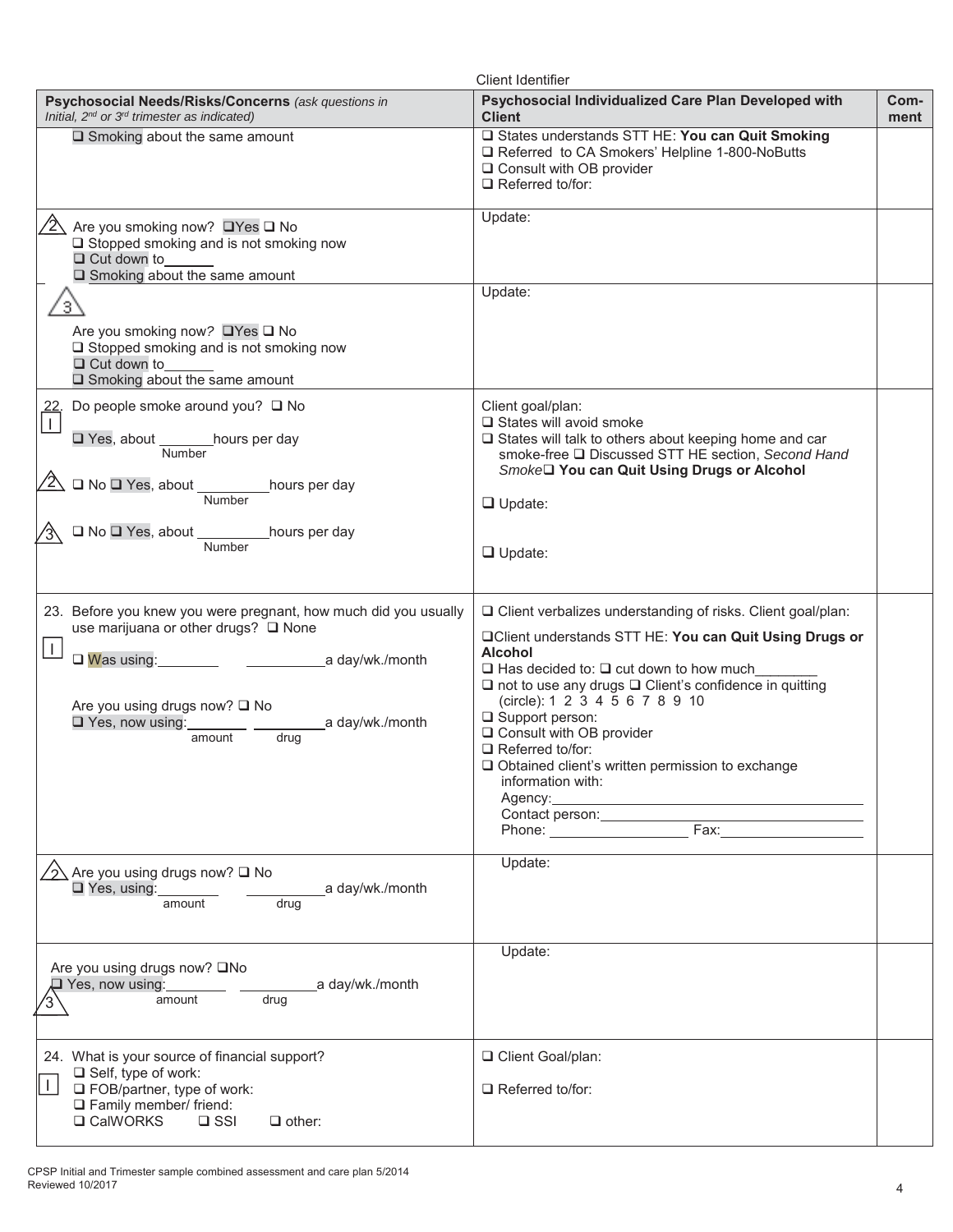|                                                                                                              | <b>Client Identifier</b>                                              |              |
|--------------------------------------------------------------------------------------------------------------|-----------------------------------------------------------------------|--------------|
| Psychosocial Needs/Risks/Concerns (ask questions in<br>Initial, $2^{nd}$ or $3^{rd}$ trimester as indicated) | Psychosocial Individualized Care Plan Developed with<br><b>Client</b> | Com-<br>ment |
| □ Concerns, describe:                                                                                        |                                                                       |              |
| O Concerns, describe:<br>$\sqrt{2}$                                                                          | Update:                                                               |              |
| O Concerns, describe:                                                                                        | Update:                                                               |              |
|                                                                                                              |                                                                       |              |
| 25. Where do you live?                                                                                       | □ Client Goal/plan:                                                   |              |
| $\Box$ Apartment/house $\Box$ other:<br>$\perp$                                                              | $\Box$ Referred to/for:                                               |              |
| □ Concerns, describe:                                                                                        |                                                                       |              |
| O Concerns/changes, describe:                                                                                | Update:                                                               |              |
|                                                                                                              |                                                                       |              |
| $\frac{1}{3}$<br>Q Concerns/changes, describe:                                                               | Update:                                                               |              |
| 26. Any other questions or concerns?                                                                         | □ Client Goal/plan:                                                   |              |
| □ None□ Yes, describe:                                                                                       | $\Box$ Referred to/for:                                               |              |
| describe:<br>□ None<br>$\mathbf 2$                                                                           | Update:                                                               |              |
| $\square$ None<br>describe:<br>⁄3∖                                                                           | Update:                                                               |              |
| 27. Discussed results of assessment with client and client identified the following strengths:               |                                                                       |              |
|                                                                                                              |                                                                       |              |
| J.                                                                                                           |                                                                       |              |
|                                                                                                              |                                                                       |              |
|                                                                                                              |                                                                       |              |
|                                                                                                              |                                                                       |              |
|                                                                                                              |                                                                       |              |
|                                                                                                              |                                                                       |              |
| <b>Psychosocial</b>                                                                                          |                                                                       |              |
| Minutes spent ________________Completed by:_                                                                 |                                                                       |              |
|                                                                                                              | Signature<br>Title<br>Date                                            |              |
| Signature of medical provider if assessor is CPHW:                                                           |                                                                       |              |
|                                                                                                              | Signature<br>Title<br>Date                                            |              |
| $\sqrt{2}$ Minutes spent _______________Completed by: ________                                               |                                                                       |              |
|                                                                                                              | Signature<br>Title<br>Date                                            |              |
| $\sqrt{3}$ Minutes spent _______________Completed by__________                                               |                                                                       |              |
|                                                                                                              | Signature<br>Title<br>Date                                            |              |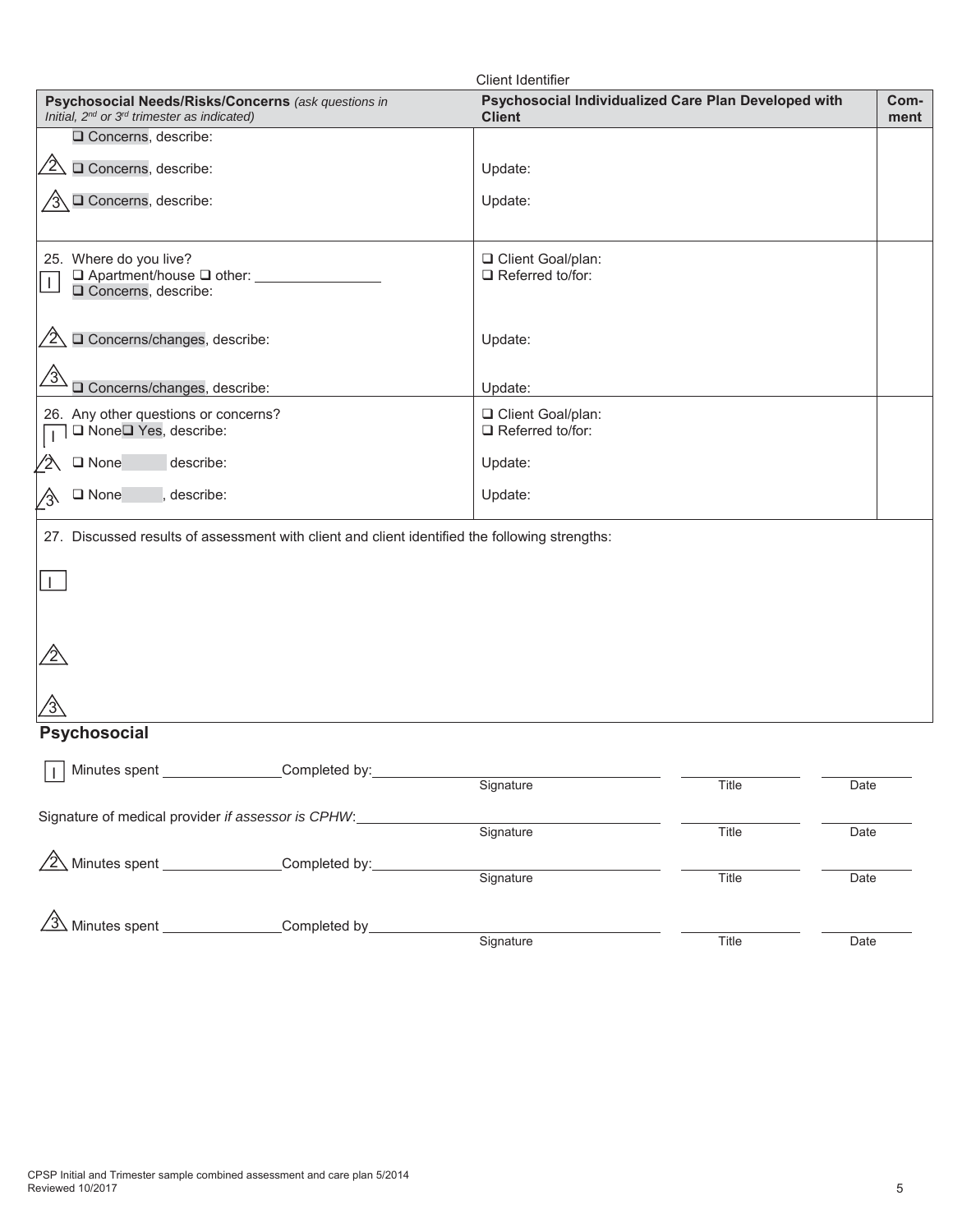## **Health Education**

| Health Education Learning Needs/Risks/Concerns (ask questions<br>in Initial, 2nd or 3rd trimester as indicated in each cell)                                                                                                                                                                                                                                                                                                                                                   | <b>Health Education Individualized Care Plan</b><br><b>Developed with Client</b>                                                                                                                                                                                                 | Com-<br>ment |
|--------------------------------------------------------------------------------------------------------------------------------------------------------------------------------------------------------------------------------------------------------------------------------------------------------------------------------------------------------------------------------------------------------------------------------------------------------------------------------|----------------------------------------------------------------------------------------------------------------------------------------------------------------------------------------------------------------------------------------------------------------------------------|--------------|
| 1. How do you like to learn?:<br>$\Box$ Text message reminders<br>Reading/handouts<br>□ Classes/groups<br>$\Box$ Individual teaching<br>$\Box$ Videos<br>$\vert \vert$<br>$\Box$ Other:<br>How well do you write/read? □ good/fair □ poor/non-reader                                                                                                                                                                                                                           | □ Will use following learning methods:<br>$\Box$ Client wishes adapted education methods, such as using<br>pictures or low literacy materials<br>□ Will sign up for Text4Baby                                                                                                    |              |
| 2. Do you have someone you can talk to about what we<br>$\Box$<br>No                                                                                                                                                                                                                                                                                                                                                                                                           | $\Box$ Client stated she will involve a support person by sharing<br>educational materials after her appointments<br>Name/relationship:                                                                                                                                          |              |
| What language do you prefer to speak? ________<br>3.<br>What language do you prefer to read? _____________<br>In what language would you like materials?<br>$\mathbf{I}$                                                                                                                                                                                                                                                                                                       | ■ Namericialonsmp.<br>□ Provide materials in ____________________language.                                                                                                                                                                                                       |              |
| What was the last grade you completed?<br>4.<br>□ Less than high school/GED<br>$\mathbf{I}$                                                                                                                                                                                                                                                                                                                                                                                    | $\Box$ Referred to:                                                                                                                                                                                                                                                              |              |
| How long have you lived in this area? $\Box$ More than a year<br>5.<br>$\square$ Less than one year<br>Do you plan to stay in this area for the rest of your pregnancy?<br>$\Box$ Yes $\Box$ No, comments:<br>Do you know how to get other health care services?<br>$\mathbf{L}$<br>$\Box$ Yes $\Box$ No, comments:                                                                                                                                                            | □ Client verbalizes understanding of available health care<br>services<br>□Provide a copy of her medical records if she needs to leave<br>the area.<br>$\Box$ Referred to:                                                                                                       |              |
| Do you have any physical difficulties that affect learning? (Such<br>6.<br>as vision, hearing, learning disabilities)? □No<br>$\mathbf{I}$<br>□ Yes, describe:                                                                                                                                                                                                                                                                                                                 | $\Box$ Client wishes adapted health education methods<br>□ Consult with OB provider<br>$\Box$ Referred to/for:                                                                                                                                                                   |              |
| 7. Who gives you advice about your pregnancy? Q No one<br>$\Box$ mother $\Box$ mother-in-law $\Box$ grandmother<br>$\perp$<br>$\Box$ partner $\Box$ sister<br>$\Box$ friend:<br>$\Box$ other:<br>What are the most important things they have told you?                                                                                                                                                                                                                        | Referred to support group:<br>□ Client stated she will consult with OB provider regarding<br>the following possibly harmful advice:                                                                                                                                              |              |
| 8. Are you exposed to any of the following at work or home?<br>$\square$ chemicals, fumes, pesticides, lead<br>$\perp$<br>$\Box$ rodents $\Box$ douching<br>$\Box$ cats<br>$\Box$ hot baths $\Box$ x-rays<br>$\Box$ other:<br>$\Box$ No, none of the above                                                                                                                                                                                                                     | Client goal/plan: Q Follow STT HE Pregnant? Steps for a<br>Healthy Baby □Keep Safe at Work<br>□ Consult with OB provider re:<br>□ Client has MotherToBaby California information<br>(866) 626-6847 www.mothertobabyca.org<br>□ Mailed or faxed MotherToBaby client referral form |              |
| 9. We ask all clients this question: do you have any of these risk<br>factors for diseases like chlamydia, gonorrhea, herpes, or HIV?<br>More than one sexual partner?<br><b>QEver had sex while using alcohol or drugs?</b><br>Have you or any partners ever had an STD?<br>Has your partner had sex with anybody else?<br>Have you or any partners exchanged sex for drugs, money, or<br>shelter?<br>□ Have you or any partners ever injected drugs not prescribed by a<br>d | □ Client agrees to follow STT HE □ What you Should<br>Know about STDs UWhat you should Know about HIV<br>□You Can Protect Yourself and Your Baby from HIV<br>$\Box$ Referred to:                                                                                                 |              |
| 10. Which of the following topics would you like to learn about?<br>$\Box$ Body changes during pregnancy, $\Box$ Baby's growth,<br>$\mathbf{L}$<br>$\Box$ Immunizations for pregnant women (flu, Tdap)<br>$\Box$ other topics, describe: $\Box$                                                                                                                                                                                                                                | $\Box$ Reviewed the following items with client:<br>$\Box$ Client will discuss the following with OB provider:                                                                                                                                                                   |              |
| $\Box$ None, follow up at next visit                                                                                                                                                                                                                                                                                                                                                                                                                                           | $\Box$ Reviewed the following items with client:                                                                                                                                                                                                                                 |              |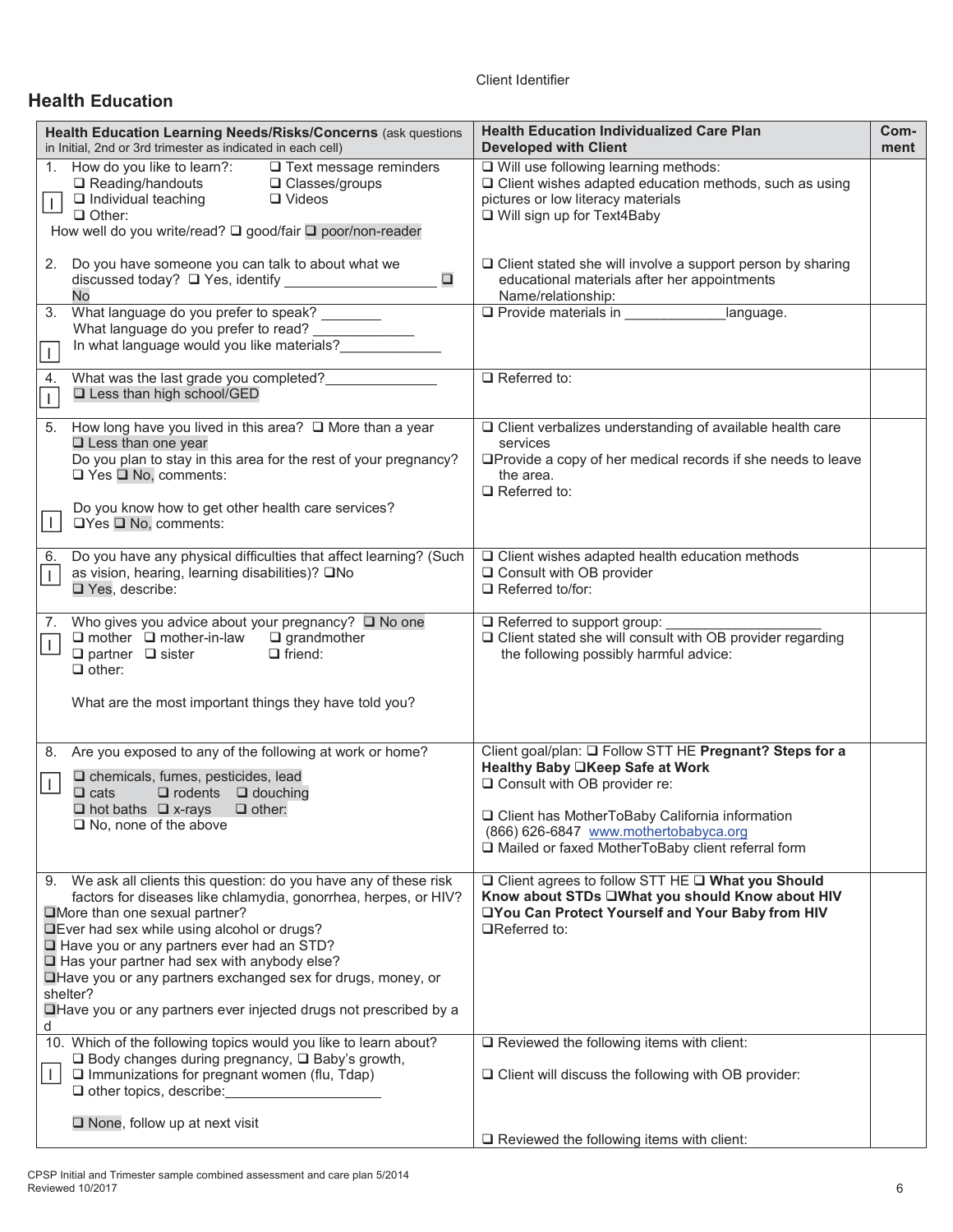|                                                                                                                                                                                                                                                                                                                                | <b>Client Identifier</b>                                                                                                                                                                                                                                                                                                                                                  |              |
|--------------------------------------------------------------------------------------------------------------------------------------------------------------------------------------------------------------------------------------------------------------------------------------------------------------------------------|---------------------------------------------------------------------------------------------------------------------------------------------------------------------------------------------------------------------------------------------------------------------------------------------------------------------------------------------------------------------------|--------------|
| Health Education Learning Needs/Risks/Concerns (ask questions<br>in Initial, 2nd or 3rd trimester as indicated in each cell)                                                                                                                                                                                                   | <b>Health Education Individualized Care Plan</b><br><b>Developed with Client</b>                                                                                                                                                                                                                                                                                          | Com-<br>ment |
| $\square$ No, follow up at next visit $\square$ Yes, describe topics:                                                                                                                                                                                                                                                          | $\Box$ Client will discuss the following with OB provider:<br>$\Box$ Reviewed the following items with client:                                                                                                                                                                                                                                                            |              |
| $\Box$ No, follow up at next visit $\Box$ Yes, describe topics:                                                                                                                                                                                                                                                                | $\Box$ Consult with OB provider re:                                                                                                                                                                                                                                                                                                                                       |              |
| 11. Have you had a dental check-up in the past 12 months?<br>$\square$ No:<br>Do you have any painful or loose teeth, bleeding gums or bad<br>taste or smell in mouth? □No □ Yes, describe:<br>Do you have any painful or loose teeth, bleeding gums or bad<br>$\mathbf{2}$<br>taste or smell in mouth? □No □ Yes, describe: : | Client Goal/plan: Follow STT HE Q Prevent Gum<br><b>Problems</b><br>□ See a Dentist □ Keep Teeth Healthy<br>□ Consult with OB provider<br>□ Completed Prenatal Dental Referral, date: _<br>$\Box$ Referred to/for:<br>$\Box$ Update:                                                                                                                                      |              |
| If referred: Have you seen a dentist? Date:<br>√3 Do you have any painful or loose teeth, bleeding gums or bad<br>taste or smell in mouth? □No □ Yes, describe:<br>If referred: Have you seen a dentist? Date:                                                                                                                 | $\Box$ Update:                                                                                                                                                                                                                                                                                                                                                            |              |
| 12. How will you come for appointments?<br>$\Box$ car<br>$\Box$ walk $\Box$ other:<br>$\Box$ bus<br>$\overline{1}$<br>Any transportation issues? Describe:<br>$\overline{\mathbb{Z}}$<br>Any transportation issues? Describe:<br>$\sqrt{3}$ $\Box$ Any transportation issues? Describe:                                        | Client goal/plan:<br>□ Client goal/plan:<br>□ Client goal/plan:                                                                                                                                                                                                                                                                                                           |              |
| 13. Do you know how to use a seat belt when pregnant?<br>$\Box$ Yes $\Box$ No<br>Do you always use a seat belt?<br>$2\sqrt{2}$ $\Box$ Yes $\Box$ No<br>Do you always use a seat belt?<br>$\Box$ Yes $\Box$ No                                                                                                                  | □ Client understands safe seat belt use per STT HE<br><b>Pregnant? Steps for a Healthy Baby</b><br>$\Box$ Client understands safe seat belt use per STT HE<br><b>Pregnant? Steps for a Healthy Baby</b><br>□ Client understands safe seat belt use per STT HE<br><b>Pregnant? Steps for a Healthy Baby</b>                                                                |              |
| 14. Can you describe what you think might be pregnancy danger<br>signs, symptoms of preterm labor, labor induction, and when to<br>call the doctor for prenatal concerns?<br>$\Box$ Yes $\Box$ No, list gaps:                                                                                                                  | Client goal/plan: Follow: STT HE Q Danger Signs in<br><b>Welcome to Pregnancy Care</b><br>If Labor Starts Too Early<br>□ What You Need to Know About Labor Induction<br>$\Box$ Consult with OB provider                                                                                                                                                                   |              |
| Discussed above items: □ Yes □ No, list gaps:<br>Discussed above items □ Yes □ No, list gaps:                                                                                                                                                                                                                                  | Client goal/plan: Follow: STT HE Q Danger Signs in<br>Welcome to Pregnancy Care □ If Labor Starts Too Early<br>□ What You Need to Know About Labor Induction<br>□ Consult with OB provider<br>Client goal/plan: □ Client is more than 28 weeks and will<br>follow □ STT HE Kick Counts □ Danger Signs in<br>Welcome to Pregnancy Care Q If Labor Starts Too Early         |              |
| 15. What are your plans for labor and delivery?<br>$\Box$ Yes $\Box$ No<br>labor support person<br>signs of labor, when to call<br>$\Box$ Yes $\Box$ No<br>goal/plans for transportation to hospital □ Yes □ No<br>childcare goal/plans for other kids<br>$\Box$ Yes $\Box$ No                                                 | □ What You Need to Know About Labor Induction<br>□ Consult with OB provider<br>□ Referred to hospital tour: Name of hospital:<br>Referred to childbirth preparation class<br>$\Box$ Understands options for labor and delivery<br>Reviewed/completed STT NUT My Birth Plan<br>$\Box$ Client understands signs of labor, when to call<br>$\Box$ Client has support person: |              |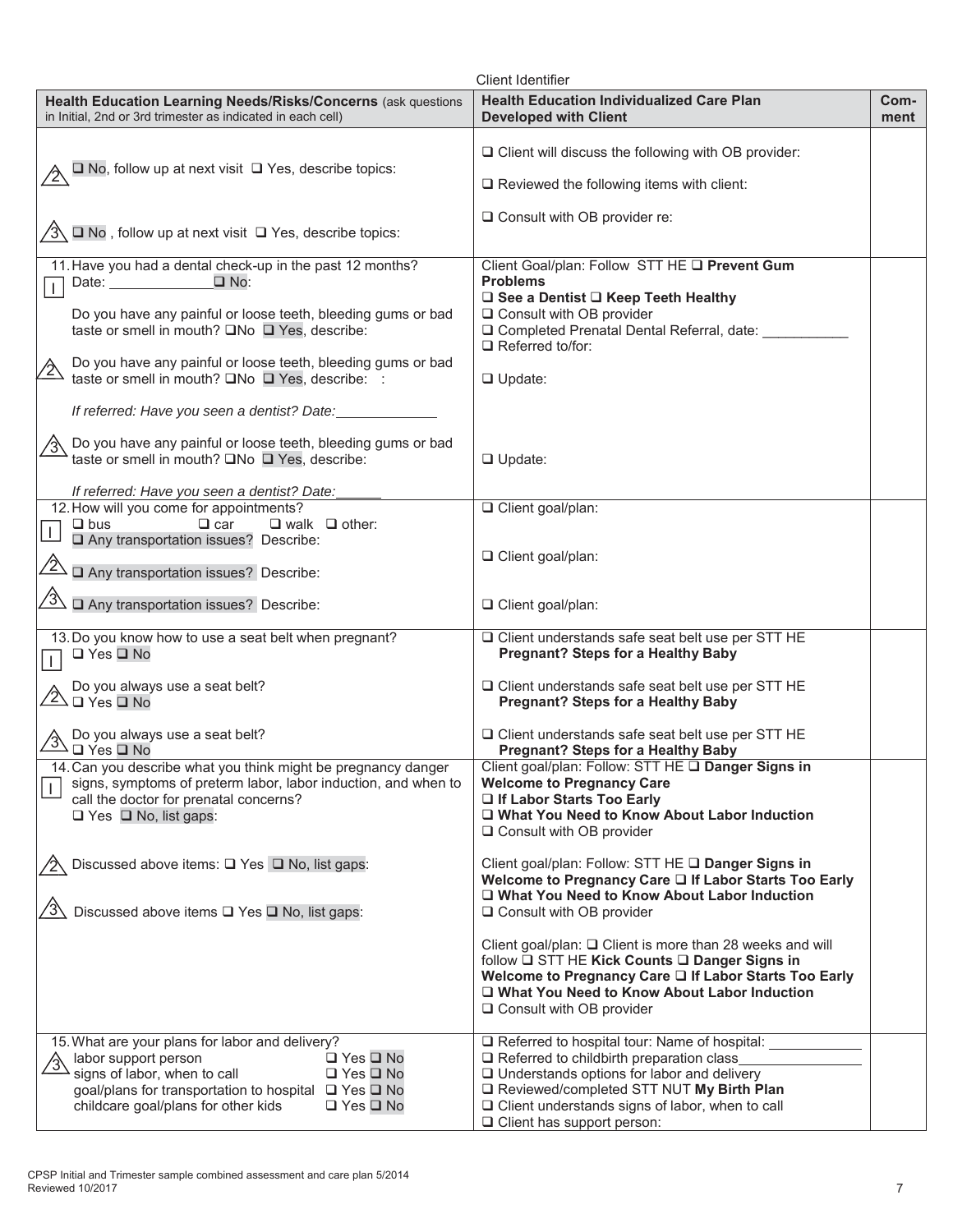|                                                                                                                                                                                                                            | <b>Client Identifier</b>                                                                                                                                                                        |              |
|----------------------------------------------------------------------------------------------------------------------------------------------------------------------------------------------------------------------------|-------------------------------------------------------------------------------------------------------------------------------------------------------------------------------------------------|--------------|
| Health Education Learning Needs/Risks/Concerns (ask questions<br>in Initial, 2nd or 3rd trimester as indicated in each cell)                                                                                               | <b>Health Education Individualized Care Plan</b><br><b>Developed with Client</b>                                                                                                                | Com-<br>ment |
| 16. Do you have any questions about how to take care of yourself<br>after delivery? □ No □ Yes, describe:<br>$\Box$ Discussed importance of postpartum care, procedure for                                                 | $\Box$ Client has made arrangements for transportation to<br>hospital Q Client has made arrangements for childcare for<br>other kids<br>□ Client has no support person-notified                 |              |
| making appointments.                                                                                                                                                                                                       | $\Box$ Client understands importance of postpartum care and                                                                                                                                     |              |
| 17. Do you know about infant: □ care, □ safety, □ illness,                                                                                                                                                                 | has agreed to make appointment<br>Client Goal/plan: Follow: STT HE                                                                                                                              |              |
| $\sqrt{3}$ $\Box$ safe sleep, $\Box$ immunizations?                                                                                                                                                                        | □ Keep Your New Baby Safe and Healthy<br>□ When Newborn is III                                                                                                                                  |              |
| 18. Do you have the following items?<br>□ baby supplies/clothing/safe sleeping<br>$\Box$ child passenger safety seat                                                                                                       | □ Baby Needs Immunization<br>□ If multiples, Getting Ready for Multiples, Baby Products,<br><b>Discounts, and Coupons</b>                                                                       |              |
| $\Box$ Child care, if returning to work or school<br>$DNeeds$ :                                                                                                                                                            | $\Box$ Client has car seat/understands car seat requirements<br>$\Box$ Client understands crib safety (crib slats no more than 2 3/8<br>inches apart and other tips)<br>$\Box$ Advised to call: |              |
|                                                                                                                                                                                                                            | $\Box$ Referred to/for:                                                                                                                                                                         |              |
| 19. Have you chosen a doctor for the baby? □ Yes □ No<br>Name of provider_<br>∕3∖                                                                                                                                          | Referred to pediatric provider: ___________________                                                                                                                                             |              |
| 20. Do you plan to have more children? □ Yes □ No<br>How many? _____                                                                                                                                                       | $\Box$ Has family planning provider<br>□ Discussed birth control methods, including long acting                                                                                                 |              |
| $\sqrt{3}$ How far apart? _____________________                                                                                                                                                                            | contraceptives (LARCs)<br>□ Preferred contraceptive method:<br>Referred to family goal/planning provider                                                                                        |              |
| What birth control method(s) are you interested in?                                                                                                                                                                        | $\Box$ Client will consult with obstetric provider if planning to get<br>pregnant again before this baby is 18 months old.                                                                      |              |
| Do you have any concerns about your ability to use birth<br>control? □ No □ Yes, describe:<br>$\Box$ Remembering to use birth control<br>$\Box$ Concerned about failure<br>$\square$ Partner interferes with birth control | □ Client will consult with OB provider if client's partner does<br>not support her use of birth control.<br>$\Box$ Client understands there are methods partner does not<br>have to know about. |              |
| 21. Do you have a doctor you can go to for regular medical<br>heckups?<br>$\square$ No                                                                                                                                     | O Client will call: Name:<br>$\Box$ Referred to/for:                                                                                                                                            |              |
| 22. Do you have health insurance for care after your pregnancy?                                                                                                                                                            |                                                                                                                                                                                                 |              |
| $\sqrt{3}$ $\Box$ Yes $\Box$ No                                                                                                                                                                                            | □ Referred to eligibility worker, Covered CA or safety net                                                                                                                                      |              |
| 23. Has your doctor told you that you have any health problems<br>that need follow up after your pregnancy? (diabetes, high blood pressure, obesity, depression etc.)<br>□ No □ Yes, describe:                             | Client goal/plan:<br>$\Box$ Make appointment with primary care provider<br>$\Box$ Referred to/for:                                                                                              |              |
| 24. Do you have any other questions or concerns?<br>$\Box$ No $\Box$ Yes, describe:                                                                                                                                        | Client goal/plan:                                                                                                                                                                               |              |
| $\square$ No $\square$ Yes, describe:                                                                                                                                                                                      | Client goal/plan:                                                                                                                                                                               |              |
| $\sqrt{3}$ □ No □ Yes, describe:                                                                                                                                                                                           | Client goal/plan:                                                                                                                                                                               |              |
| 25. Reviewed health education assessment with client and client identified the following strengths:                                                                                                                        |                                                                                                                                                                                                 |              |
| $\mathbf{I}$                                                                                                                                                                                                               |                                                                                                                                                                                                 |              |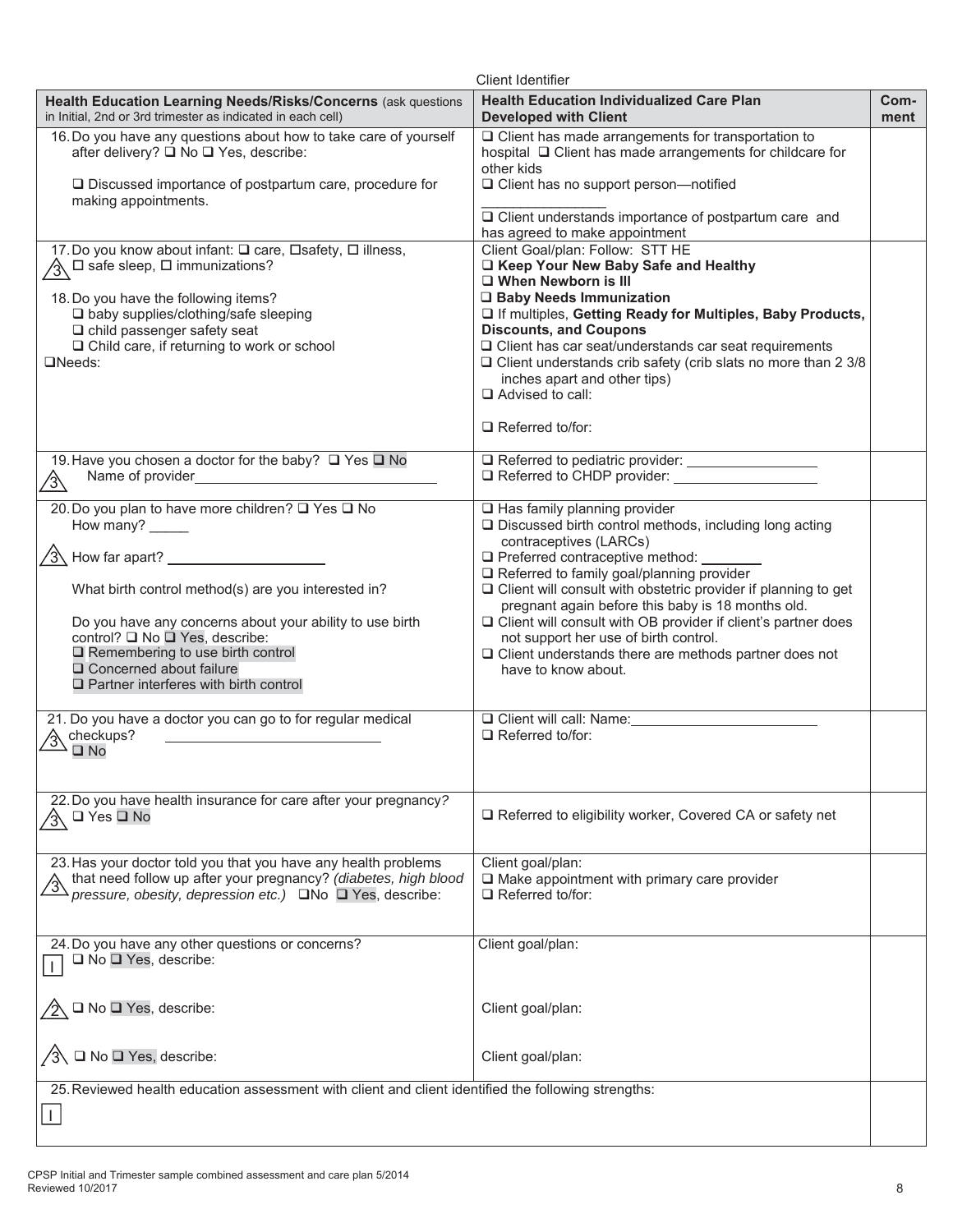|                                                             |                                                               | Client Identifier                                                                |              |      |              |
|-------------------------------------------------------------|---------------------------------------------------------------|----------------------------------------------------------------------------------|--------------|------|--------------|
| in Initial, 2nd or 3rd trimester as indicated in each cell) | Health Education Learning Needs/Risks/Concerns (ask questions | <b>Health Education Individualized Care Plan</b><br><b>Developed with Client</b> |              |      | Com-<br>ment |
|                                                             |                                                               |                                                                                  |              |      |              |
|                                                             |                                                               |                                                                                  |              |      |              |
| <b>Health Education:</b>                                    |                                                               |                                                                                  |              |      |              |
|                                                             |                                                               |                                                                                  |              |      |              |
|                                                             | Minutes spent ________________Completed by:___________        | Signature                                                                        | <b>Title</b> | Date |              |
| Signature of medical provider if assessor is CPHW:          |                                                               |                                                                                  |              |      |              |
|                                                             |                                                               | Signature                                                                        | Title        | Date |              |
|                                                             | $\sqrt{2}$ Minutes spent ________________Completed by:        |                                                                                  |              |      |              |
|                                                             |                                                               | Signature                                                                        | Title        | Date |              |
|                                                             |                                                               |                                                                                  |              |      |              |
| Minutes spent                                               | Completed by                                                  |                                                                                  |              |      |              |
|                                                             |                                                               | Signature                                                                        | Title        | Date |              |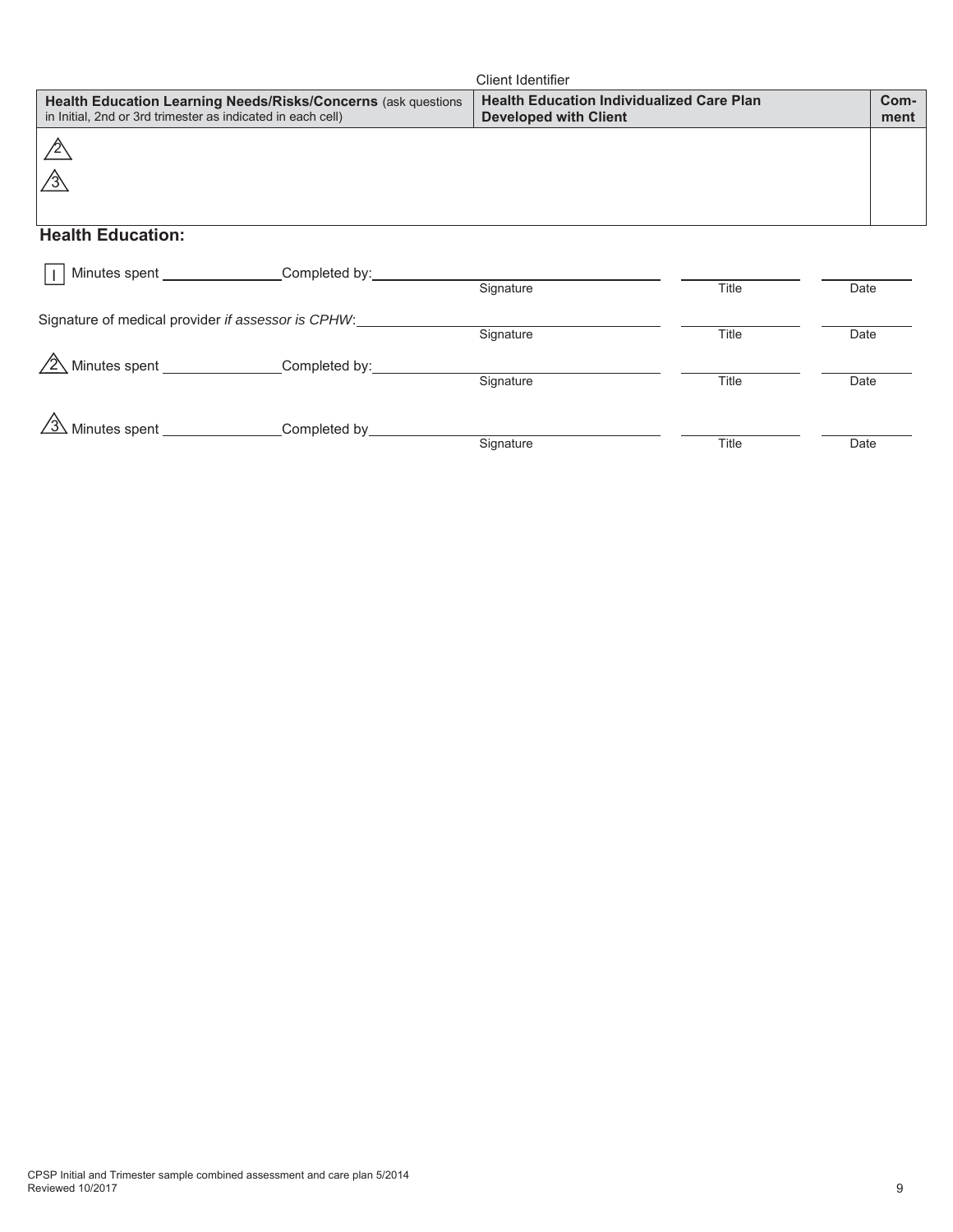# **Nutrition**

| Nutrition Assessment (ask questions in Initial, 2nd or 3rd trimester<br>as indicated)                                                                                                                                                                             | Nutrition Individualized Care Goal/plan Developed with<br><b>Client</b>                                                                                                                                                                                                                                                                                                                                                                 | Com-<br>ment |
|-------------------------------------------------------------------------------------------------------------------------------------------------------------------------------------------------------------------------------------------------------------------|-----------------------------------------------------------------------------------------------------------------------------------------------------------------------------------------------------------------------------------------------------------------------------------------------------------------------------------------------------------------------------------------------------------------------------------------|--------------|
| Anthropometric: Height, Weight, & Body Mass Index (BMI)                                                                                                                                                                                                           |                                                                                                                                                                                                                                                                                                                                                                                                                                         |              |
| Pre-pregnancy weight: Ibs. Height BMI<br>1.<br>BMI category/Weight Gain Grid used:<br>□ Underweight □ Normal □ Overweight □ Obese<br>$\Box$ Currently pregnant with multiples?<br>$\Box$ Twins $\Box$ Triplets or more (consult w/ provider for wt. gain<br>goal) | Client states understanding of:<br>$\Box$ Pre-pregnancy weight category (BMI)<br>$\square$ Recommended weight gain range for pre pregnancy<br>weight category is between _____ lbs. and ________ lbs.<br>$\Box$ Plotting and discussing weight gain at every visit<br>□ Client's weight gain goal for this pregnancy: _____                                                                                                             |              |
| During previous pregnancy how much weight did you gain?<br>$\mathsf{libs.}\square\mathsf{N/A}$                                                                                                                                                                    | □ Referred to RD (date): __________________<br>Referred to (profession and date): ________                                                                                                                                                                                                                                                                                                                                              |              |
| <u>same</u> and the libs<br>Current weight gain:<br>2.<br>$\Box$ Appropriate $\Box$ Excessive $\Box$ Inadequate<br>$\perp$<br>How do you feel about the weight you have gained so far with<br>this pregnancy?                                                     | □Discussed plotting and reviewing weight gain at every visit<br>Client agrees to follow STT NUT handout(s) (indicate date):<br>□ Tips To Gain Weight<br>□ Tips to Slow Weight Gain                                                                                                                                                                                                                                                      |              |
| What questions do you have about your weight gain during<br>pregnancy?                                                                                                                                                                                            | $\Box$ Client will:                                                                                                                                                                                                                                                                                                                                                                                                                     |              |
| Current weight gain:<br>$\overline{2}$ $\overline{1}$ Appropriate $\overline{1}$ Excessive $\overline{1}$ Inadequate<br>How do you feel about the weight you have gained so far with<br>this pregnancy?                                                           | Referred to/date:<br>$\Box$ Client will:                                                                                                                                                                                                                                                                                                                                                                                                |              |
| Current weight gain:<br>$\sqrt{3}$ $\Box$ Appropriate $\Box$ Excessive $\Box$ Inadequate<br>How do you feel about the weight you have gained so far with<br>this pregnancy?                                                                                       | $\Box$ Client will:                                                                                                                                                                                                                                                                                                                                                                                                                     |              |
| <b>Biochemical: Lab Values</b>                                                                                                                                                                                                                                    |                                                                                                                                                                                                                                                                                                                                                                                                                                         |              |
| Consult with provider regarding whether there are abnormal lab<br>3.<br>values and treatment prescribed.<br>Fasting Blood Glucose<br>Date of consultation with provider<br>Abnormal lab values: □ No □ Yes, Explain:                                              | If approved by provider, review with client:<br>Client agrees to follow STT N handout(s) (indicate date):<br>If You Need Iron Pills<br>□Iron Tips________ □Iron Tips: Take Two_______<br>□My Action Plan for Iron<br>□My Action Pian for Iron<br>□ Get the Folic Acid You Need _______________<br>□Folic Acid: Every Woman, Every Day __________<br>U Vitamin B12 is Important<br>$\Box$ Anemia, iron prescribed<br>$\Box$ Client will: |              |
| $\sqrt{2}$ Consult with provider regarding whether there are abnormal lab<br>values and treatment prescribed.<br>Fasting Blood Glucose<br>Date of consultation with provider:<br>Abnormal lab values: □ No □ Yes, Explain:                                        | $\Box$ Client will:<br>□ See Question 6 for gestational diabetes interventions.                                                                                                                                                                                                                                                                                                                                                         |              |
| $\sqrt{3}$ Consult with provider regarding whether there are abnormal lab<br>values and treatment prescribed.<br>Fasting Blood Glucose<br>Date of consultation with provider:<br>Abnormal lab values: □ No □ Yes, Explain:                                        | $\Box$ Referred to RD (date): $\Box$<br>$\Box$ Client will:                                                                                                                                                                                                                                                                                                                                                                             |              |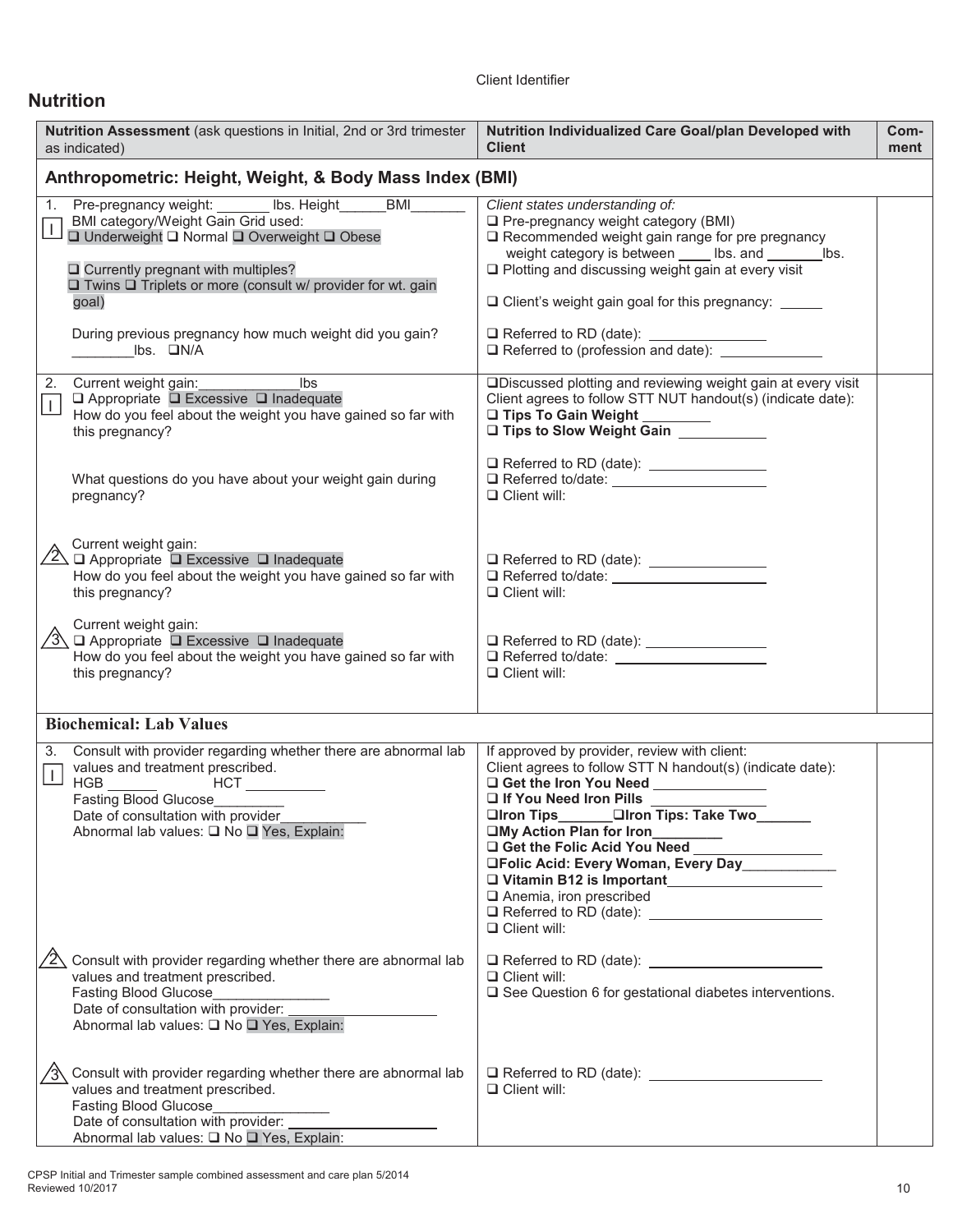|                                                                                                                                                                                                                                                                                                                                                                | <b>Client Identifier</b>                                                                                                                                                                                                                                                                                                                                                                |              |
|----------------------------------------------------------------------------------------------------------------------------------------------------------------------------------------------------------------------------------------------------------------------------------------------------------------------------------------------------------------|-----------------------------------------------------------------------------------------------------------------------------------------------------------------------------------------------------------------------------------------------------------------------------------------------------------------------------------------------------------------------------------------|--------------|
| Nutrition Assessment (ask questions in Initial, 2nd or 3rd trimester<br>as indicated)                                                                                                                                                                                                                                                                          | Nutrition Individualized Care Goal/plan Developed with<br><b>Client</b>                                                                                                                                                                                                                                                                                                                 | Com-<br>ment |
|                                                                                                                                                                                                                                                                                                                                                                |                                                                                                                                                                                                                                                                                                                                                                                         |              |
| <b>Clinical</b>                                                                                                                                                                                                                                                                                                                                                |                                                                                                                                                                                                                                                                                                                                                                                         |              |
| 4.                                                                                                                                                                                                                                                                                                                                                             | □ Provider notified if BP > 120/80                                                                                                                                                                                                                                                                                                                                                      |              |
|                                                                                                                                                                                                                                                                                                                                                                | $\Box$ Provider notified if BP > 120/80                                                                                                                                                                                                                                                                                                                                                 |              |
| $\sqrt{3}$ Blood Pressure 1                                                                                                                                                                                                                                                                                                                                    | $\Box$ Provider notified if BP > 120/80                                                                                                                                                                                                                                                                                                                                                 |              |
| 5. Do you have any of the following possibly nutrition- related<br>discomforts?                                                                                                                                                                                                                                                                                | $\square$ Discussed symptoms with provider Date                                                                                                                                                                                                                                                                                                                                         |              |
| $\Box$ vomiting<br>$\Box$ nausea<br>$\Box$ leg cramps<br>$\Box$ gas<br>$\vert$ 1<br>$\Box$ heartburn $\Box$ constipation<br>$\Box$ hemorrhoids<br>$\square$ swelling of feet or hands<br>$\Box$ dizziness<br>$\Box$ diarrhea<br>$\Box$ other: $\Box$ other:<br>Do any of these discomforts keep you from eating as you<br>normally would? □ No □ Yes. Explain: | $\Box$ Client agrees to follow STT N handout(s) (indicate date):<br>$\square$ Nausea: Tips that Help<br>□ Nausea: What To Do When You Vomit<br>□ Nausea: Choose these Foods ____<br>□ Heartburn: What You Can Do<br>□ Heartburn: Should You Use<br>□ Constipation: What You Can Do<br>□ Constipation: Products You Can Use and Cannot Use<br>Do You Have Trouble with Milk Foods? _____ |              |
|                                                                                                                                                                                                                                                                                                                                                                | O Client reviewed WIC handout: Feeling Comfortable<br>While Pregnant<br>www.cdph.ca.gov/programs/wicworks/Pages/WICEducatio<br>nMaterialsWomen.aspx                                                                                                                                                                                                                                     |              |
| Are there any changes to nutrition- related discomforts?<br>No TYes. Explain:                                                                                                                                                                                                                                                                                  | $\square$ Discussed symptoms with provider<br>□ Referred to RD (date):<br>□ Referred to (profession and date): _________________<br>$\Box$ Client will:                                                                                                                                                                                                                                 |              |
| $\sqrt{3}$ Are there any changes to nutrition- related discomforts?<br>□ No □Yes. Explain:                                                                                                                                                                                                                                                                     | $\Box$ Discussed symptoms with provider<br>$\Box$ Referred to RD (date):<br>$\Box$ Referred to (profession and date):<br>$\Box$ Client will:                                                                                                                                                                                                                                            |              |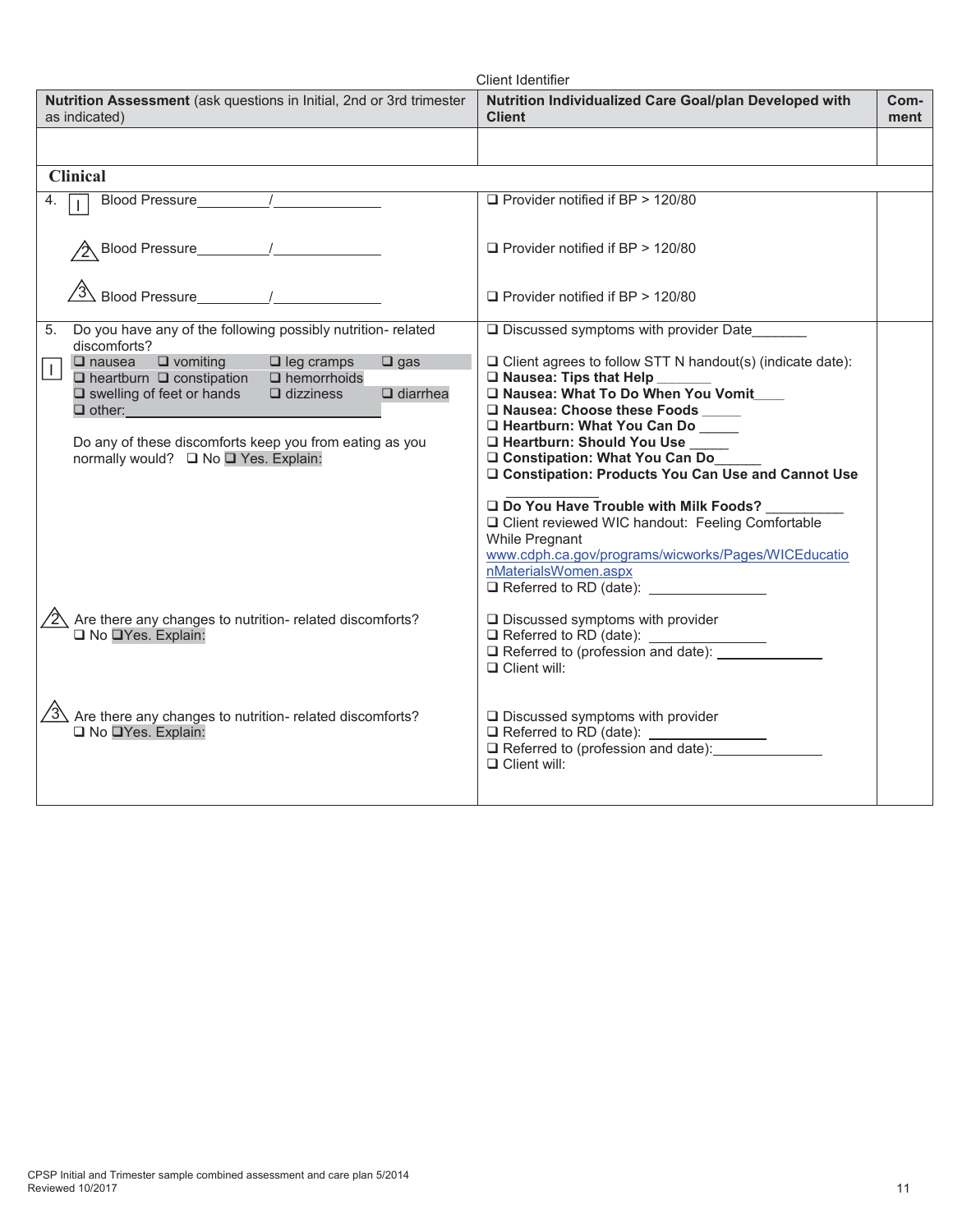|                                                                                                                                                                                                                                                                                                                                                                                                                                                                                                                                                                                                                                                                                    | <b>Client Identifier</b>                                                                                                                                                                                                                                                                                                                                                                                                                                                                                                                                                   |              |
|------------------------------------------------------------------------------------------------------------------------------------------------------------------------------------------------------------------------------------------------------------------------------------------------------------------------------------------------------------------------------------------------------------------------------------------------------------------------------------------------------------------------------------------------------------------------------------------------------------------------------------------------------------------------------------|----------------------------------------------------------------------------------------------------------------------------------------------------------------------------------------------------------------------------------------------------------------------------------------------------------------------------------------------------------------------------------------------------------------------------------------------------------------------------------------------------------------------------------------------------------------------------|--------------|
| Nutrition Assessment (ask questions in Initial, 2nd or 3rd trimester<br>as indicated)                                                                                                                                                                                                                                                                                                                                                                                                                                                                                                                                                                                              | Nutrition Individualized Care Goal/plan Developed with<br><b>Client</b>                                                                                                                                                                                                                                                                                                                                                                                                                                                                                                    | Com-<br>ment |
| Do you have any of these nutrition-related health issues?<br>6.<br>$\Box$ Under 19 years of age<br>$\vert$<br>$\square$ This pregnancy began less than 24 months since a prior birth<br>□ Currently breastfeeding another child<br>□ Gastric Surgery<br>$\Box$ Diabetes $\Box$ Type 1 $\Box$ Type 2 $\Box$ Gestational<br>$\Box$ Ever had a baby who weighed less than 5 1/2 pounds<br>$\square$ Ever had a baby who weighed more than 9 pounds<br>□ Ever been told any of your unborn babies were not growing<br>well<br>□ Ever had an eating disorder, such as anorexia, bulimia,<br>disordered eating<br>Other current or previous nutrition related health issues.<br>Explain: | □ Discussed risks with provider Date:<br>$\Box$ Client agrees to follow STT N handout(s) (indicate date):<br>□ MyPlate for Gestational Diabetes _________<br>If You Have Diabetes While You Are Pregnant:<br>If You Have Diabetes While You Are Pregnant: Relax<br>□ Referred to RD (date):<br>□ Referred to (profession and date): ________________<br>$\Box$ Client will:                                                                                                                                                                                                |              |
| Are there any new nutrition-related health issues?<br>$\overline{2}$ $\overline{1}$ No $\overline{1}$ Yes. Explain:                                                                                                                                                                                                                                                                                                                                                                                                                                                                                                                                                                | $\Box$ Discussed risks with provider<br>Referred to (profession and date): _____________<br>$\Box$ Client will:                                                                                                                                                                                                                                                                                                                                                                                                                                                            |              |
| $\sqrt{3}$ Are there any new nutrition-related health issues?<br>□ No □ Yes. Explain:                                                                                                                                                                                                                                                                                                                                                                                                                                                                                                                                                                                              | $\square$ Discussed risks with provider<br>□ Referred to (profession and date): <u>__________</u><br>$\Box$ Client will:                                                                                                                                                                                                                                                                                                                                                                                                                                                   |              |
| <b>Dietary</b>                                                                                                                                                                                                                                                                                                                                                                                                                                                                                                                                                                                                                                                                     |                                                                                                                                                                                                                                                                                                                                                                                                                                                                                                                                                                            |              |
| Are you currently taking any of the following?<br>7.                                                                                                                                                                                                                                                                                                                                                                                                                                                                                                                                                                                                                               | $\Box$ Discussed findings with provider, date:                                                                                                                                                                                                                                                                                                                                                                                                                                                                                                                             |              |
| l L<br>Which one?<br>How much<br>/often?<br>$\Box$ Iron<br>$\Box$ Folic Acid<br>$\Box$ Prenatal vitamins/minerals<br>$\Box$ Other vitamins or mineral<br>$\Box$ Home remedies or herbs/teas<br>$\Box$ Liquid or powdered supplements<br>$\Box$ Laxatives<br>$\square$ Prescription medicines<br>$\square$ Antacids<br>$\Box$ Over-the-counter medicines                                                                                                                                                                                                                                                                                                                            | Client agrees to follow STT N handout(s) (indicate date):<br>□ Take Prenatal Vitamins and Minerals<br>□ Take Prenatal Vitamins and Minerals<br>□ Get the Folic Acid You Need ________________<br>□ If You Need Iron Pills<br>□Iron Tips □Iron Tips: Take Two<br>□My Action Plan for Iron<br>Get the Folic Acid You Need<br>O Foods Rich in Calcium<br>□ You May Need Extra Calcium<br>O Constipation: What You Can Do<br>$\Box$ Referred to RD (date):<br>Referred to (profession and date): _________<br>$\Box$ Client will take prenatal vitamins<br>$\Box$ Client will: |              |
| Are there any changes to supplements/medications noted<br>above?<br>□ No □ Yes. Explain:                                                                                                                                                                                                                                                                                                                                                                                                                                                                                                                                                                                           | □ Discussed all new findings with provider Date:<br>$\Box$ Referred to RD (date):<br>$\Box$ Client will take prenatal vitamins<br>$\Box$ Client will:                                                                                                                                                                                                                                                                                                                                                                                                                      |              |
| Are there any changes to supplements/medications noted<br>above?<br>□ No □ Yes. Explain:                                                                                                                                                                                                                                                                                                                                                                                                                                                                                                                                                                                           | $\Box$ Update:                                                                                                                                                                                                                                                                                                                                                                                                                                                                                                                                                             |              |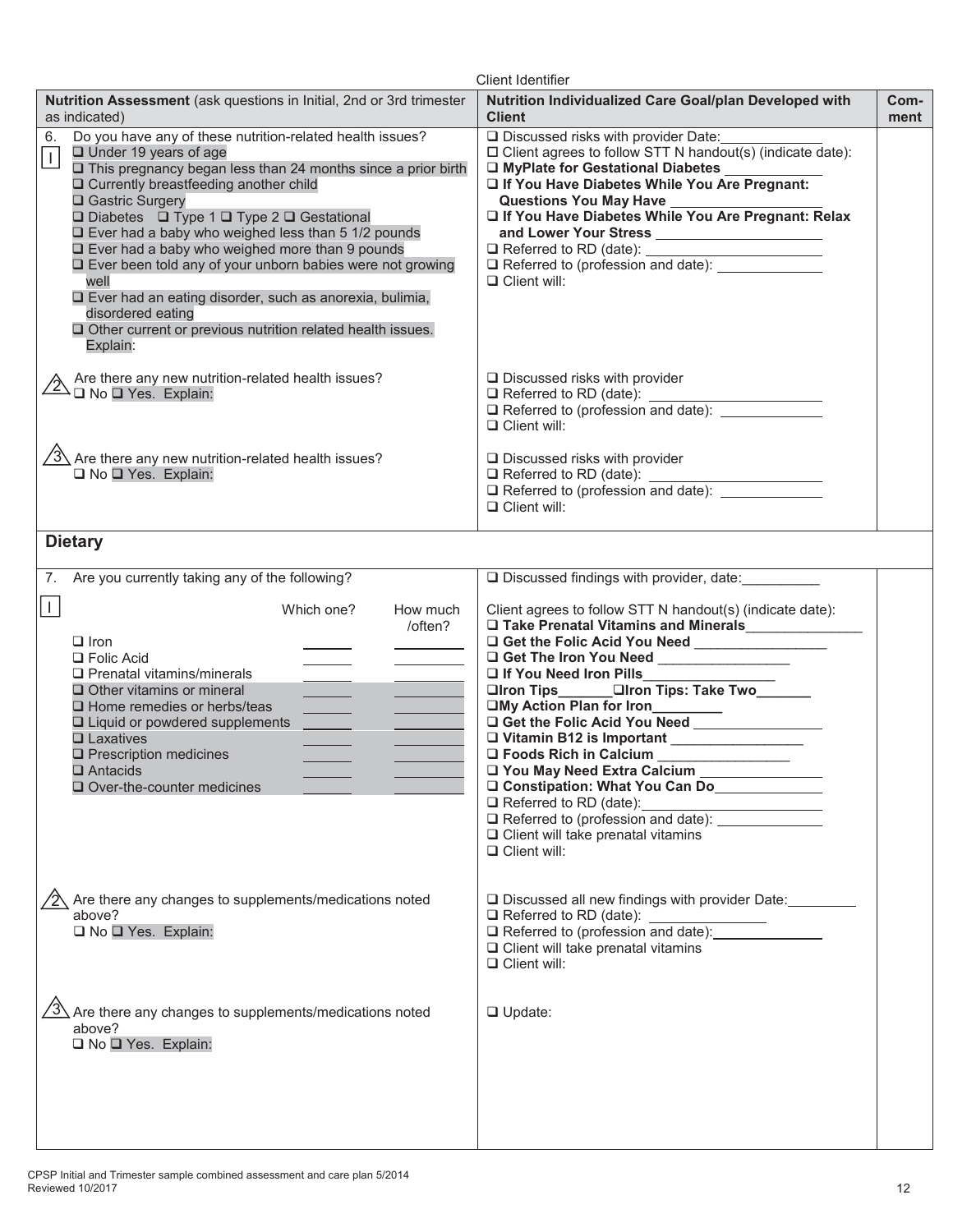|                                                                                                                                                                                                                                                                                                                                                                                                                                                                                                                                                      | <b>Client Identifier</b>                                                                                                                                                                                                                                                                                                                                                                                                             |              |
|------------------------------------------------------------------------------------------------------------------------------------------------------------------------------------------------------------------------------------------------------------------------------------------------------------------------------------------------------------------------------------------------------------------------------------------------------------------------------------------------------------------------------------------------------|--------------------------------------------------------------------------------------------------------------------------------------------------------------------------------------------------------------------------------------------------------------------------------------------------------------------------------------------------------------------------------------------------------------------------------------|--------------|
| Nutrition Assessment (ask questions in Initial, 2nd or 3rd trimester<br>as indicated)                                                                                                                                                                                                                                                                                                                                                                                                                                                                | Nutrition Individualized Care Goal/plan Developed with<br><b>Client</b>                                                                                                                                                                                                                                                                                                                                                              | Com-<br>ment |
| Have you had any changes in your appetite or eating habits<br>8.<br>since becoming pregnant?<br>$\mathbf{I}$<br>□ No □ Yes. Explain:                                                                                                                                                                                                                                                                                                                                                                                                                 | $\Box$ Client will:                                                                                                                                                                                                                                                                                                                                                                                                                  |              |
| $\sqrt{2}$ Have you had any changes in your appetite or eating habits?<br>□ No □ Yes. Explain:                                                                                                                                                                                                                                                                                                                                                                                                                                                       | $\Box$ Client will:                                                                                                                                                                                                                                                                                                                                                                                                                  |              |
| Have you had any changes in your appetite or eating habits?<br>D No D Yes. Explain:                                                                                                                                                                                                                                                                                                                                                                                                                                                                  | $\Box$ Referred to RD (date): _<br>$\Box$ Client will:                                                                                                                                                                                                                                                                                                                                                                               |              |
| Do you limit or avoid any food or food groups (such as meat or<br>9.<br>dairy)?<br>$\perp$<br>□ No □ Yes. Explain:<br>Why do you avoid these foods?<br>$\Box$ Do not like $\Box$ Allergy<br>$\Box$ Physician advice<br><b>Q</b> Personal Choice<br>$\Box$ Intolerance<br>$\Box$ Other:                                                                                                                                                                                                                                                               | Client agrees to follow STT N handout(s) (indicate date):<br>□ Do You Have Trouble with Milk Foods<br>Vou May Need Extra Calcium<br>If You Need Iron Pills<br>□Iron Tips □Iron Tips: Take Two<br>□My Action Plan for Iron<br>□ When You Are a Vegetarian: What Do You Need To<br><b>Know</b><br>□ Choose Healthy Foods<br>□ MyPlate for Moms/My Nutrition Plan for Moms<br>□ MyPlate for Gestational Diabetes<br>$\Box$ Client will: |              |
| $\triangle$ Are there any changes to food groups avoided?<br>No Yes. Explain:                                                                                                                                                                                                                                                                                                                                                                                                                                                                        | $\Box$ Referred to RD (date):<br><u> 1989 - Johann Barn, fransk politik (d. 1989)</u><br>$\Box$ Referred to (profession and date): $\Box$<br>$\Box$ Client will:                                                                                                                                                                                                                                                                     |              |
| Are there any changes to food groups avoided?<br>$\Box$ No $\Box$ Yes. Explain:                                                                                                                                                                                                                                                                                                                                                                                                                                                                      | $\Box$ Referred to RD (date): $\Box$<br>□ Referred to RD (date):<br>□ Referred to (profession and date): ________________<br>$\Box$ Client will:                                                                                                                                                                                                                                                                                     |              |
| 10. Have you fasted during this pregnancy or do you plan to fast?<br>$\Box$ No $\Box$ Yes. Explain how long and how often:<br>$\Box$                                                                                                                                                                                                                                                                                                                                                                                                                 | □ Referred to RD (date): ________________<br>□ Referred to (profession and date): <u>___________</u><br>$\Box$ Client will:                                                                                                                                                                                                                                                                                                          |              |
| □ No □ Yes. Explain how long and how often:                                                                                                                                                                                                                                                                                                                                                                                                                                                                                                          | Update:                                                                                                                                                                                                                                                                                                                                                                                                                              |              |
| ⁄3∖<br>$\Box$ No $\Box$ Yes. Explain how long and how often:                                                                                                                                                                                                                                                                                                                                                                                                                                                                                         | Update:                                                                                                                                                                                                                                                                                                                                                                                                                              |              |
| 11. Do you ever eat any of the following:<br>□ Raw or undercooked eggs, meat, shellfish, fish, including<br>$\perp$<br>sushi<br>□ Alfalfa/mung bean sprouts<br>$\square$ Deli meat or hot dogs without heating or steaming<br>□ Unpasteurized milk, cheese or juice, including soft cheeses<br>such as feta, blue cheese, queso de crema, asadero, queso<br>fresco, panela, or homemade<br>□ Shark, swordfish, king mackerel, or tilefish<br>□ Albacore tuna >6 ounces/week □ Fish more than 2x/week<br>$\Box$ Locally caught fish more than 1x/week | Client agrees to follow STT N handout(s) (indicate date):<br>Don't Get Sick From the Foods you Eat<br>□ Lower Your Chances of Eating Food with Unsafe<br><b>Chemicals in Them</b><br>□ Checklist for Food Safety<br>□ Tips for Cooking and Storing Food________<br>□ Tips for Keeping Foods Safe _____________<br>□ Eat Fish Safely<br>$\Box$ Client will:                                                                           |              |
| Are there any changes to food choices noted above?<br>□ No □ Yes. Explain:                                                                                                                                                                                                                                                                                                                                                                                                                                                                           | Update:                                                                                                                                                                                                                                                                                                                                                                                                                              |              |
| Are there any changes to food choices noted above?<br>□ No □ Yes. Explain:                                                                                                                                                                                                                                                                                                                                                                                                                                                                           | Update:                                                                                                                                                                                                                                                                                                                                                                                                                              |              |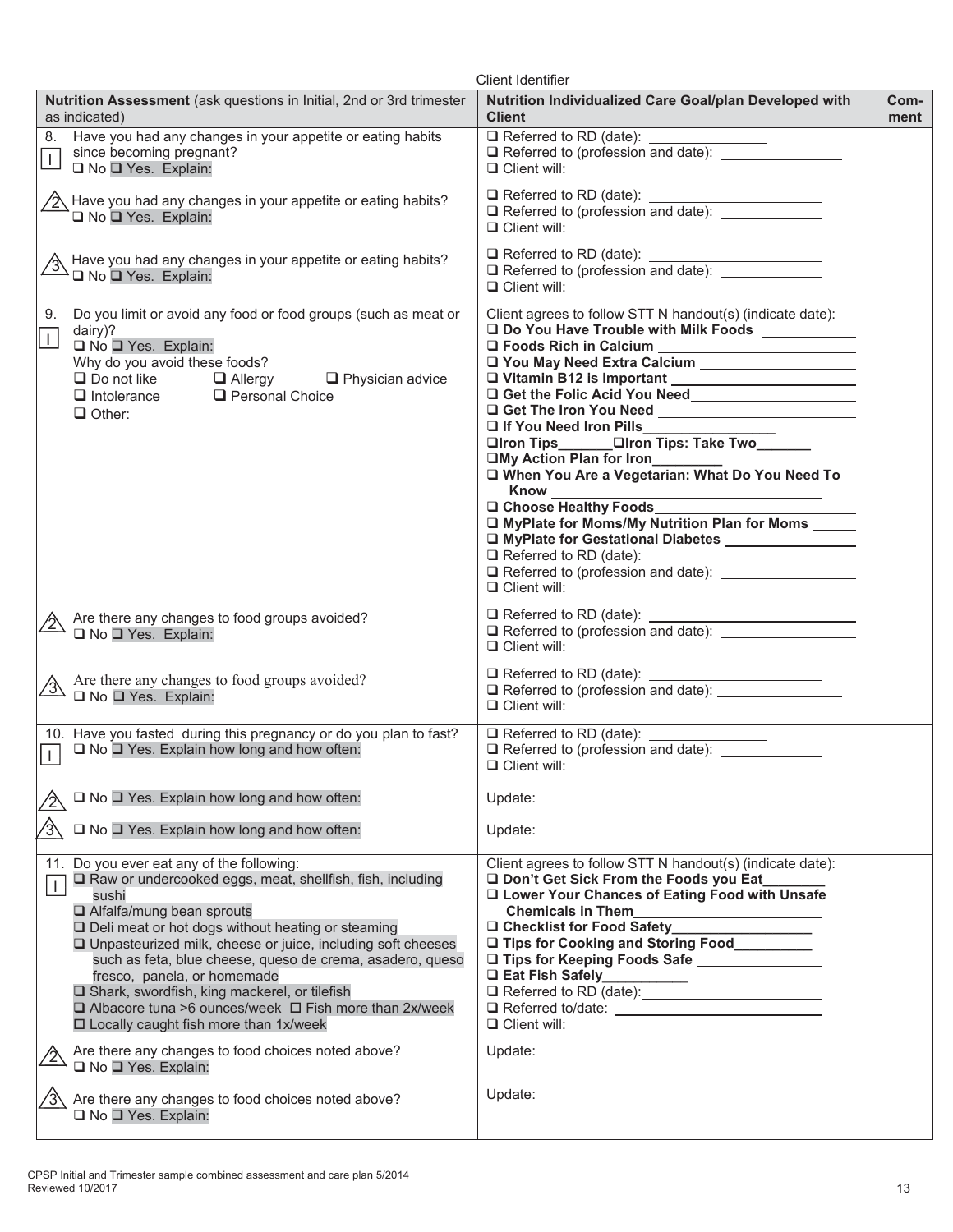| <b>Client Identifier</b>                                                                                                                                                                                                                                                                                                                                                                                                                                                                                                                                                                                                                                                                                      |                                                                                                                                                                                                                                                                                                                                                                                                                             |              |  |
|---------------------------------------------------------------------------------------------------------------------------------------------------------------------------------------------------------------------------------------------------------------------------------------------------------------------------------------------------------------------------------------------------------------------------------------------------------------------------------------------------------------------------------------------------------------------------------------------------------------------------------------------------------------------------------------------------------------|-----------------------------------------------------------------------------------------------------------------------------------------------------------------------------------------------------------------------------------------------------------------------------------------------------------------------------------------------------------------------------------------------------------------------------|--------------|--|
| Nutrition Assessment (ask questions in Initial, 2nd or 3rd trimester<br>as indicated)                                                                                                                                                                                                                                                                                                                                                                                                                                                                                                                                                                                                                         | Nutrition Individualized Care Goal/plan Developed with<br><b>Client</b>                                                                                                                                                                                                                                                                                                                                                     | Com-<br>ment |  |
| 12. Do you eat or have you craved any of the following?<br>□ Clay or dirt □ Laundry starch □ Cornstarch<br>$\perp$<br>$\Box$ Ice or freezer frost $\Box$ Plaster or paint chips<br>Other non-food item:                                                                                                                                                                                                                                                                                                                                                                                                                                                                                                       | $\overline{\square}$ Client will:<br>□ Referred to/date: <u>_________________________________</u>                                                                                                                                                                                                                                                                                                                           |              |  |
| Are there any changes to non-food cravings noted above?<br><u>/2\</u><br>□ No □ Yes. Explain:                                                                                                                                                                                                                                                                                                                                                                                                                                                                                                                                                                                                                 | Update:                                                                                                                                                                                                                                                                                                                                                                                                                     |              |  |
| $\sqrt{3}$ Are there any changes to non-food cravings noted above?<br>□ No □ Yes. Explain:                                                                                                                                                                                                                                                                                                                                                                                                                                                                                                                                                                                                                    | Update:                                                                                                                                                                                                                                                                                                                                                                                                                     |              |  |
| 13. Do you have the following?<br>$\Box$ Oven<br>$\Box$ Electricity<br>□ Microwave<br>$\perp$<br>$\Box$ Stove<br>$\Box$ Refrigerator<br>□ Clean running water<br>$\Box$ Missing any of the above                                                                                                                                                                                                                                                                                                                                                                                                                                                                                                              | Client agrees to follow STT N handout(s) (indicate date):<br>□ Tips for Cooking and Storing Food<br>□ When You Cannot Refrigerate, Choose These Foods<br>Tips for Keeping Food Safe<br>Referred to RD (date):<br>$\Box$ Referred to (profession and date):<br>$\Box$ Client will:                                                                                                                                           |              |  |
| $\sqrt{2}$ Are there any changes to the responses noted above?<br>□ No □ Yes. Explain:                                                                                                                                                                                                                                                                                                                                                                                                                                                                                                                                                                                                                        | Update:                                                                                                                                                                                                                                                                                                                                                                                                                     |              |  |
| Are there any changes to the responses noted above?<br>□ No □ Yes. Explain:                                                                                                                                                                                                                                                                                                                                                                                                                                                                                                                                                                                                                                   | Update:                                                                                                                                                                                                                                                                                                                                                                                                                     |              |  |
| 14. Within the past 12 months, were you worried that your food<br>would run out before you or your family had money to buy<br>$\perp$<br>more?<br>□ No □ Yes. Explain:<br>Within the past 12 months, were there times when the food<br>that you or your family bought just did not last and you did not<br>have money to get more? □ No □ Yes. Explain:<br>Do you use any of the following food resources?<br>WIC: □ No □ Yes WIC Site:<br>$\bullet$<br>CalFresh (food stamps)? $\Box$ No $\Box$ Yes<br>$\bullet$<br>Any free food, such as from food banks, pantries or soup<br>$\bullet$<br>kitchen? □ No □Yes<br>Are there any changes to the food security responses noted<br>above? □ No □ Yes. Explain: | Client agrees to follow STT N handout(s) (indicate date):<br>□ Tips For Healthy Food Shopping<br>□ You can Buy Healthy Food on a Budget<br>□ You Can Stretch Your Dollars: Choose These Easy<br>$\Box$ Referred client to WIC<br>Referred client to CalFresh (Food Stamps)<br>□ Referred client to local emergency food resources<br>$\Box$ Referred to (profession and date):<br>$\Box$ Client will:<br>Update:<br>Update: |              |  |
| $\frac{1}{3}$<br>Are there any changes to the food security responses noted<br>above? ■ No ■ Yes. Explain:                                                                                                                                                                                                                                                                                                                                                                                                                                                                                                                                                                                                    |                                                                                                                                                                                                                                                                                                                                                                                                                             |              |  |
| 15. What kinds of physical activity do you do?<br>$\overline{1}$<br>On an average day, are you physically active at least 30<br>minutes each day? □Yes □ No<br>On average day, do you spend over 2 hours watching<br>a screen (TV, computer)? □ No □ Yes<br>Has a doctor told you to limit your activity? $\square$ No $\square$ Yes                                                                                                                                                                                                                                                                                                                                                                          | $\square$ Review activity level with provider.<br>$\Box$ Client agrees to follow STT HE handout(s) (indicate date):<br>□ Stay Active When Pregnant ________<br>□ Keep Safe When You Exercise _____<br>□ Exercises to Do When You are Pregnant _<br>$\Box$ Client identified ways to be more active each day<br>$\Box$ Client will:                                                                                          |              |  |
| Are there any changes in your activity described above?<br>□ No □Yes. Explain:<br>Are there any changes in your activity described above?<br>□ No □ Yes. Explain:                                                                                                                                                                                                                                                                                                                                                                                                                                                                                                                                             | Update:<br>Update:                                                                                                                                                                                                                                                                                                                                                                                                          |              |  |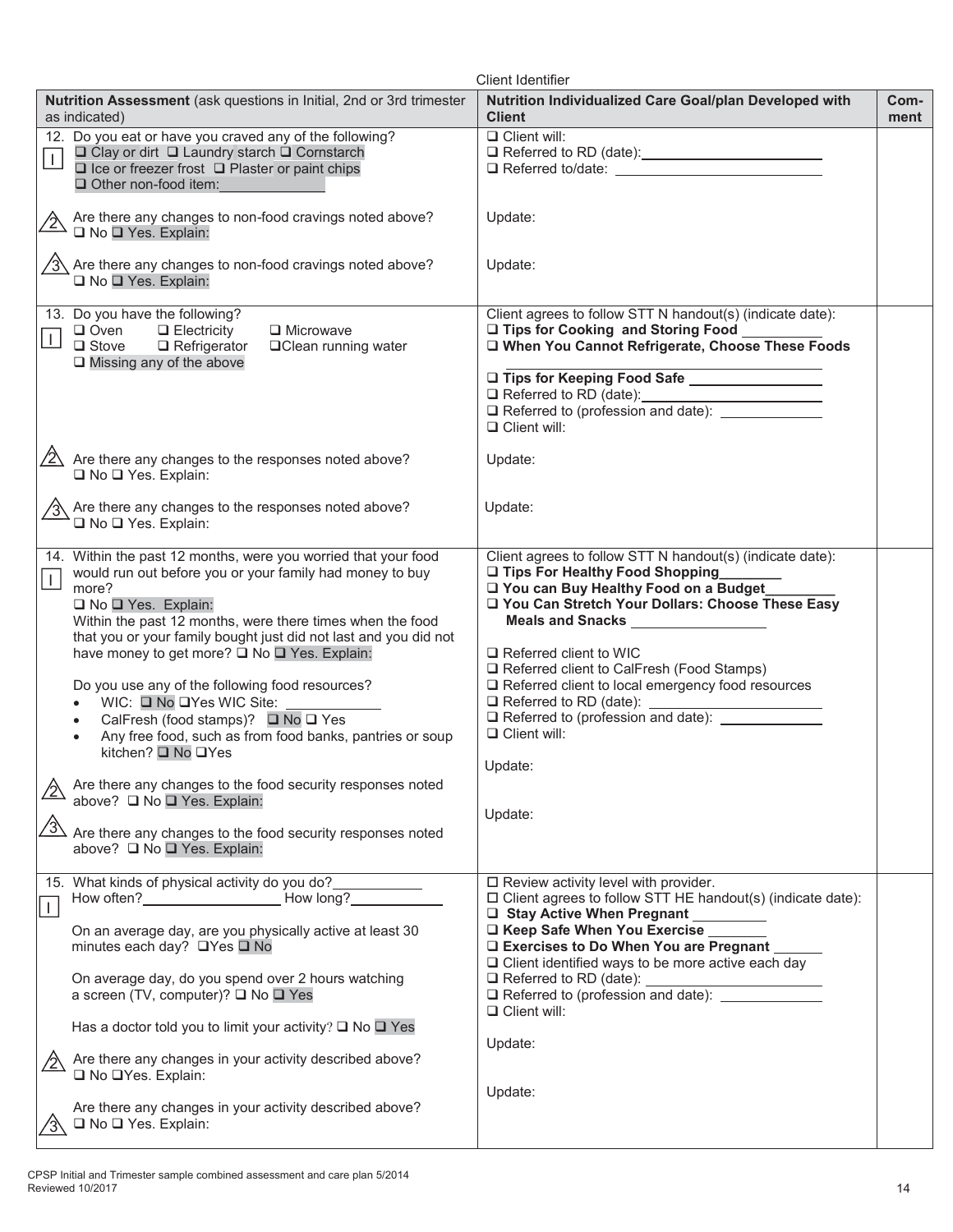| <b>Client Identifier</b>                                                                                                                                                    |                                                                                                                                                                |              |  |  |
|-----------------------------------------------------------------------------------------------------------------------------------------------------------------------------|----------------------------------------------------------------------------------------------------------------------------------------------------------------|--------------|--|--|
| Nutrition Assessment (ask questions in Initial, 2nd or 3rd trimester<br>as indicated)                                                                                       | Nutrition Individualized Care Goal/plan Developed with<br><b>Client</b>                                                                                        | Com-<br>ment |  |  |
| 16. Complete one of these Nutrition Assessments:<br>24-hour Perinatal Dietary Recall<br>Perinatal Food Group Recall<br>Approved Food Frequency Questionnaire                | Client agrees to follow STT N handout(s) (indicate date):<br>□ MyPlate for Moms<br>O MyPlate for Gestational Diabetes _________________<br>$\Box$ Client will: |              |  |  |
| <b>Complete Nutrition Assessment</b><br>$\sqrt{2}$ $\Box$ 24-hour Perinatal Dietary Recall or<br>Perinatal Food Group Recall<br>Approved Food Frequency                     | Update:                                                                                                                                                        |              |  |  |
| √3 Complete Nutrition Assessment<br>24-hour Perinatal Dietary Recall or<br>Perinatal Food Group Recall<br>Approved Food Frequency                                           | Update:                                                                                                                                                        |              |  |  |
| 17. What have you heard about breastfeeding?                                                                                                                                | Client agrees to follow STT N handout(s) (indicate date):<br>□ Nutrition and Breastfeeding - Common Questions and                                              |              |  |  |
|                                                                                                                                                                             | Answers<br>□ How Does Formula Compare to Breastmilk________<br>□ A Guide to Breastfeeding                                                                      |              |  |  |
| What do you think about breastfeeding your new baby?<br>$\Box$ Not interested $\Box$ Thinking about it $\Box$ Wants to<br>$\Box$ Other<br>$\Box$ Definitely will            | □ My Action Plan for Breastfeeding _______________<br>□ My Birth Plan<br>D Breastfeeding Checklist for My Baby and Me                                          |              |  |  |
| Do you know of the risks of not breastfeeding? □ No □Yes.<br>Is there anything that would prevent you from                                                                  | U My Breastfeeding Resources<br>D Breastfeeding and Returning to Work or School<br>$\Box$ Client received local breastfeeding resources                        |              |  |  |
| breastfeeding? ■ No ■ Yes. Explain:<br>Have you ever breastfed or pumped breast milk for your                                                                               | $\Box$ Client will:                                                                                                                                            |              |  |  |
| baby?<br>$\Box$ Yes. How long?                                                                                                                                              |                                                                                                                                                                |              |  |  |
| What was your previous breastfeeding goal?<br>What is your current breastfeeding plan?                                                                                      |                                                                                                                                                                |              |  |  |
| If you are going to breastfeed, who can you go to for<br>breastfeeding help?                                                                                                | Update:                                                                                                                                                        |              |  |  |
| What do you think about breastfeeding your new baby?<br>$\Box$ Not interested<br>$\Box$ Thinking about it<br>$\Box$ Wants to<br>$\Box$ Definitely will<br>$\Box$ Other:     |                                                                                                                                                                |              |  |  |
| What are your new questions about feeding your baby?                                                                                                                        |                                                                                                                                                                |              |  |  |
| How do you plan to feed your baby in the first month of life?<br>′3`<br>Mark all that apply:<br>$\Box$ Formula<br>$\Box$ Human (breast) milk<br>$\Box$ Other: $\Box$ Other: | Update:                                                                                                                                                        |              |  |  |
| What are your new questions about feeding your baby?                                                                                                                        |                                                                                                                                                                |              |  |  |
|                                                                                                                                                                             |                                                                                                                                                                |              |  |  |